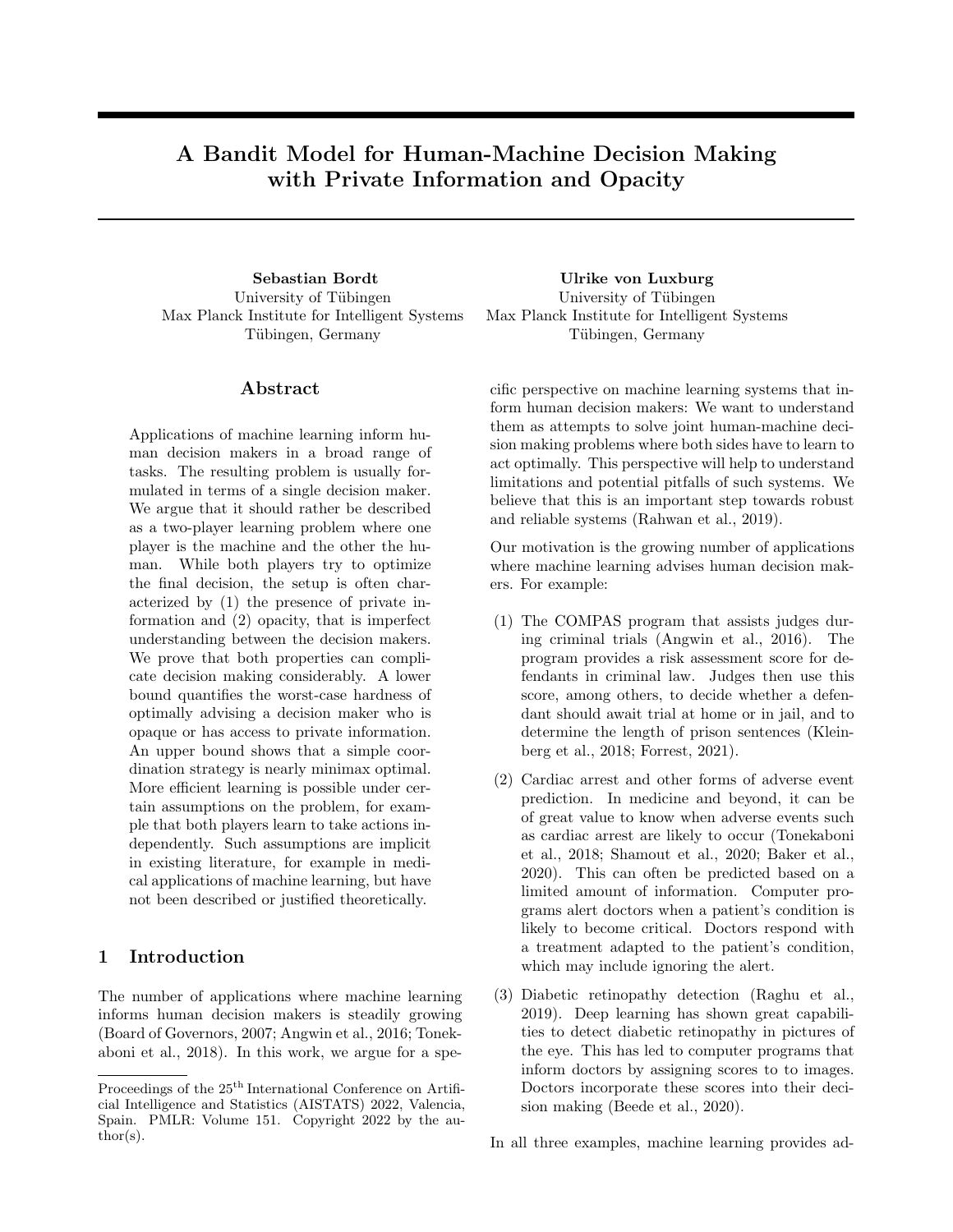

Figure 1: Illustrated application of our model: The computer is advising a human doctor. The computer recommends to perform action A or B. After consulting her additional private information, the human finally decides to perform action B.

vice, but final decisions are left to the human. Moreover, human decision makers base their decisions on additional private information that is unavailable to the machine. In the COMPAS example, the judge obtains additional information from the trail and the interaction with the defendant, attorney and prosecutor (Lakkaraju et al., 2017). In the medical example, private information might consist of non-digitized parts of the patient's medical history, or diseases that run in the family of the patient (Goldenberg and Engelhardt, 2019). Even in the diabetic retinopathy example, the final treatment decision is typically based on more information than just the picture of the eye.

In addition to the presence of private information, it has long been argued that human-machine cooperation is hampered by a certain degree of opacity (Leonelli, 2020). Indeed, despite a lot of work on explainable machine learning, computers cannot explain their decisions to humans the way other humans can, and computers cannot really understand free-form human explanations.

How can we design computer programs that optimally advise human decision makers in tasks such as (1)-(3)? What does "optimally" even mean in these contexts? To provide precise answers to these questions, we propose a contextual bandit model with two players that aims to capture the most important properties of the above decision problems.

The two players in our model, who we refer to as "the human" and "the machine", interact according to the following protocol (illustrated in Figure 1). In every round, the first player (the machine) receives private contextual information and makes a recommendation to the second player (the human). This recommendation can be a suggested action, but it can also be a confidence region, a colorfully highlighted image or any other summary of the received context. In the COMPAS example, the recommendation is the risk assessment score. Given the recommendation and her own private contextual information, the human finally decides on an action. Conditional on context and the chosen action, a reward signal is obtained. Action and reward are observed by both players, and they share the same goal: to maximize the obtained rewards.

We endow each of the players with a finite set of decision rules or policies, which is the simplest possible learning setting. The goal is to minimize the minimax regret with respect to the two decision rules that work best together. We first analyze the case where the human does not attempt to learn (Section 4). However, we believe that the fact that human decision makers have to learn how to "interpret" machine recommendations is a crucial aspect of human-machine decision making. In cardiac arrest prediction, for example, doctors have reported to learn over time how to interpret machine alerts and integrate them into existing clinical practice. We therefore also consider the problem where human and machine both have to learn (Section 5).

The main objective of this paper is to gain a theoretical understanding of an emerging number of human-machine decision making problems, such as (1)-(3). By considering the interaction between two abstract decision makers in the presence of private information and opacity, we aim to provide a general analysis of the potential and limitations of humanmachine decision making. While our main intention is to set a theoretical baseline for more applied work in human-machine interaction, we also hope that our proposed model and newly introduced problems will spark theoreticians interest into various aspects of the human-machine learning problem. Our main contributions are the following.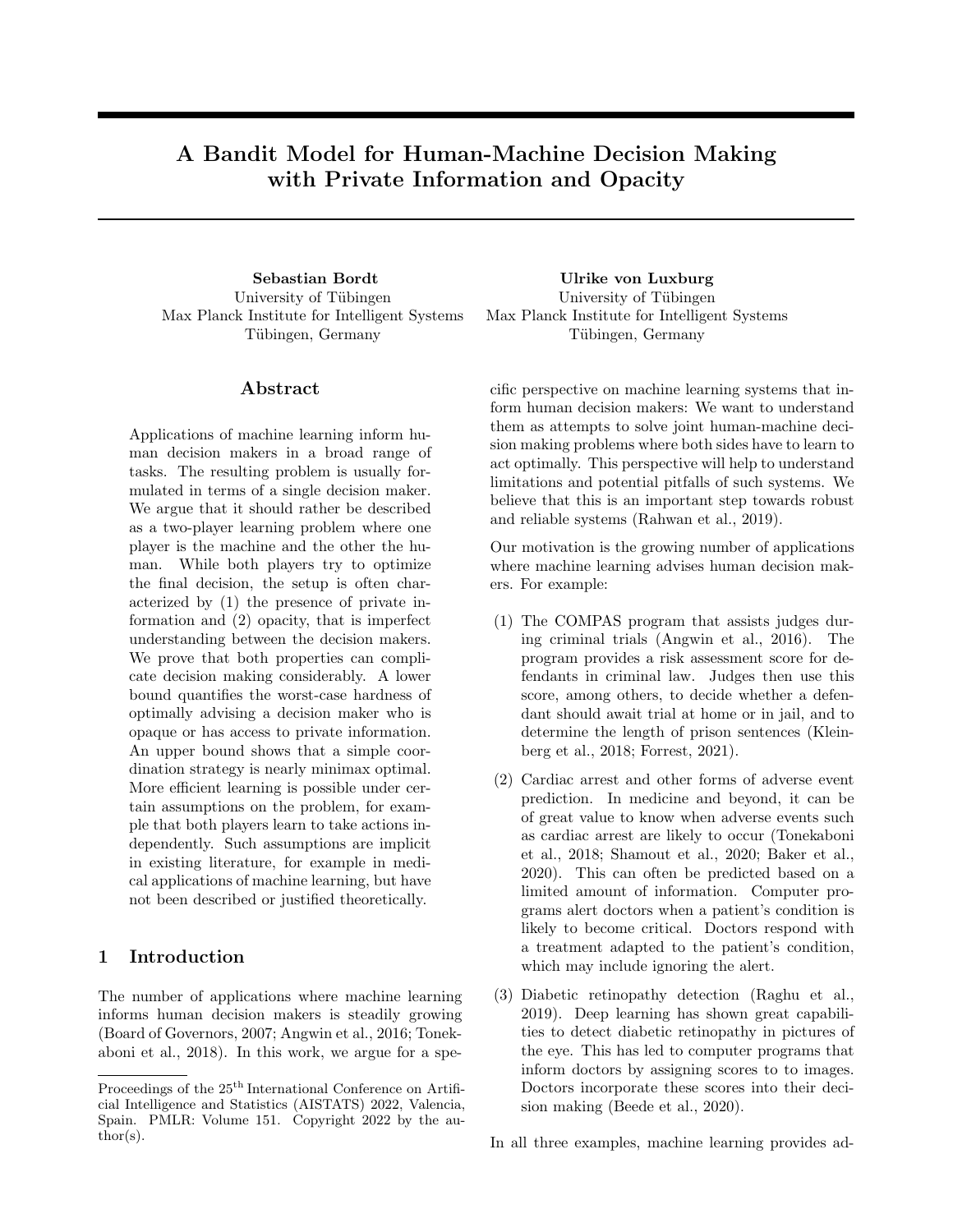- We prove that private information and opacity significantly impact the hardness of two-player decision making. Private information and opacity each lead to a worst-case *lower bound* of order  $\sqrt{TN_1}$  (Theorem 3). Here  $N_1$  is the number of policies of the first player. Without private information and opacity, the two players can obtain an efficient expected regret of  $\sqrt{2TK\ln(N_1N_2)}$ (Proposition 1). Here  $N_2$  is the number of policies of the second player.
- We show that a simple coordination device telling the machine which policy to use – allows the human to learn efficiently. Specifically, the P2-EXP4 algorithm allows to *upper bound* the expected minimax regret by  $\sqrt{2TKN_1 \ln(N_1N_2)}$ (Theorem 4), also in the presence of private information and opacity.
- We derive a criterion policy space independence – that allows to learn with an expected regret of  $\sqrt{8T \max\{K, |\mathcal{R}|\}\ln(\max\{N_1, N_2\})}$  (Theorem 6). Here  $|\mathcal{R}|$  is the number of possible machine recommendations. If policy space independence holds and  $|\mathcal{R}|$  is small, the two players can learn efficiently.
- In Sections 6 and 7, we show that various approaches in the literature can be better understood within the context of our model. In particular, policy space independence is implicit in much of the existing literature. The peculiar case of treatment recommendations is left as Conjecture 7.

### 2 Our model: The computer reports to the human, who then decides

Formally, our model is a contextual bandit model with two players, depicted in Figure 2. In round  $t = 1, \ldots, T$ , Player 1 (the machine) first observes context  $x_t \in \mathcal{X}$ . Player 1 then chooses a recommendation  $r_t \in \mathcal{R}$ , potentially at random. Here,  $\mathcal{R}$  is the space of all possible recommendations that the first player can make. Next, Player 2 (the human) observes context  $z_t \in \mathcal{Z}$  and the chosen recommendation  $r_t$ . Player 2 then, potentially at random, chooses an action  $a_t \in A$ . This action is revealed to both players, and they receive a reward signal  $y_t \in [0,1]$ . Here X and Z are arbitrary spaces of private contexts (one for each player), and  $A = \{1, \ldots, K\}$  is a finite set of K actions.

#### 2.1 Formal setup

Both players are endowed with a finite set of policies. Their common goal is to take optimal actions. Let

- In round  $t = 1, ..., T$
- 1. Context  $x_t \in \mathcal{X}$  is revealed to Player 1
- 2. Player 1 decides on a recommendation  $r_t \in \mathcal{R}$
- 3. Context  $z_t \in \mathcal{Z}$  and recommendation  $r_t$  are revealed to Player 2
- 4. Player 2 decides on an action  $a_t \in A$
- 5. Reward  $y_t \in [0, 1]$  and action  $a_t$  are revealed to both players

Figure 2: Interaction in our contextual bandit model.

 $\Pi_1 \subseteq \mathcal{R}^{\times}$  be a finite set of policies for the first player, and  $\Pi_2 \subseteq A^{\mathcal{R} \times \mathcal{Z}}$  a finite set of policies for the second player. Given two policies  $f \in \Pi_1$  and  $g \in \Pi_2$ , we obtain the resulting joint policy  $\pi(x, z) = g(f(x), z)$ . This joint policy is a complete decision rule for the problem, translating context into actions. Let  $\Pi =$  $\Pi_2 \times \Pi_1$  be the space of all combinations of policies that the two players can possibly realize. For a tuple  $\pi = (q, f) \in \Pi$ , we slightly abuse notation and write  $\pi(x, z) = g(f(x), z)$  to refer to the corresponding joint policy.<sup>1</sup> Moreover, we denote the number of policies  $N_1 = |\Pi_1|$  and  $N_2 = |\Pi_2|$ . We have  $N = |\Pi| = N_1 N_2$ .

An algorithm for the two players is a pair  $A =$  $(A_1, A_2)$ . Here  $A_1 = (A_{1,t})_{t=1}^T$  and  $A_2 = (A_{2,t})_{t=1}^T$ are two collections of measurable functions that specify the decision rules of both players at all points in time. The domains of these functions specify which variables are observable to which player at what time. Thus,  $A_{1,t}$  is a function of  $x_1, \ldots, x_t$ , whereas  $A_{2,t}$  is a function of  $r_1, \ldots, r_t$  and  $z_1, \ldots, z_t$ . The details of this can be found in Supplement A.1.

Let D be a probability distribution over  $\mathcal{X} \times \mathcal{Z} \times [0, 1]^A$ . We consider an i.i.d. contextual bandit model where tuples  $(x_t, z_t, Y_t)$  are i.i.d. draws from D. Let  $Y(\pi) =$  $E_{(x,z,Y)}$   $D[Y(\pi(x,z))]$  be the expected reward of a joint policy  $\pi$ . Let  $\pi^* \in \arg \max_{\pi \geq \Pi} Y(\pi)$  be a policy combination that maximizes the expected reward. The expected regret after  $T$  rounds is given by  $\text{Reg}_T = \mathbb{E}\left[ T Y(\pi^*) - \sum_{t=1}^T Y_t(a_t) \right]$ , where the expectation is over  $D$  and the randomly selected actions and recommendations. The central quantity of analysis is the minimax regret, given by  $R_T =$  $\inf_{A} \sup_{D} \sup_{\prod_{i=1}^N \in \mathbb{N}_1} \sup_{\prod_{i=1}^N \in \mathbb{N}_2} \text{Reg}_T.$ 

<sup>&</sup>lt;sup>1</sup>Depending on  $\Pi_1$  and  $\Pi_2$ , different tuples  $(g, f)$  can give rise to the same policy  $\pi : X \quad \mathbb{Z}$ ! A.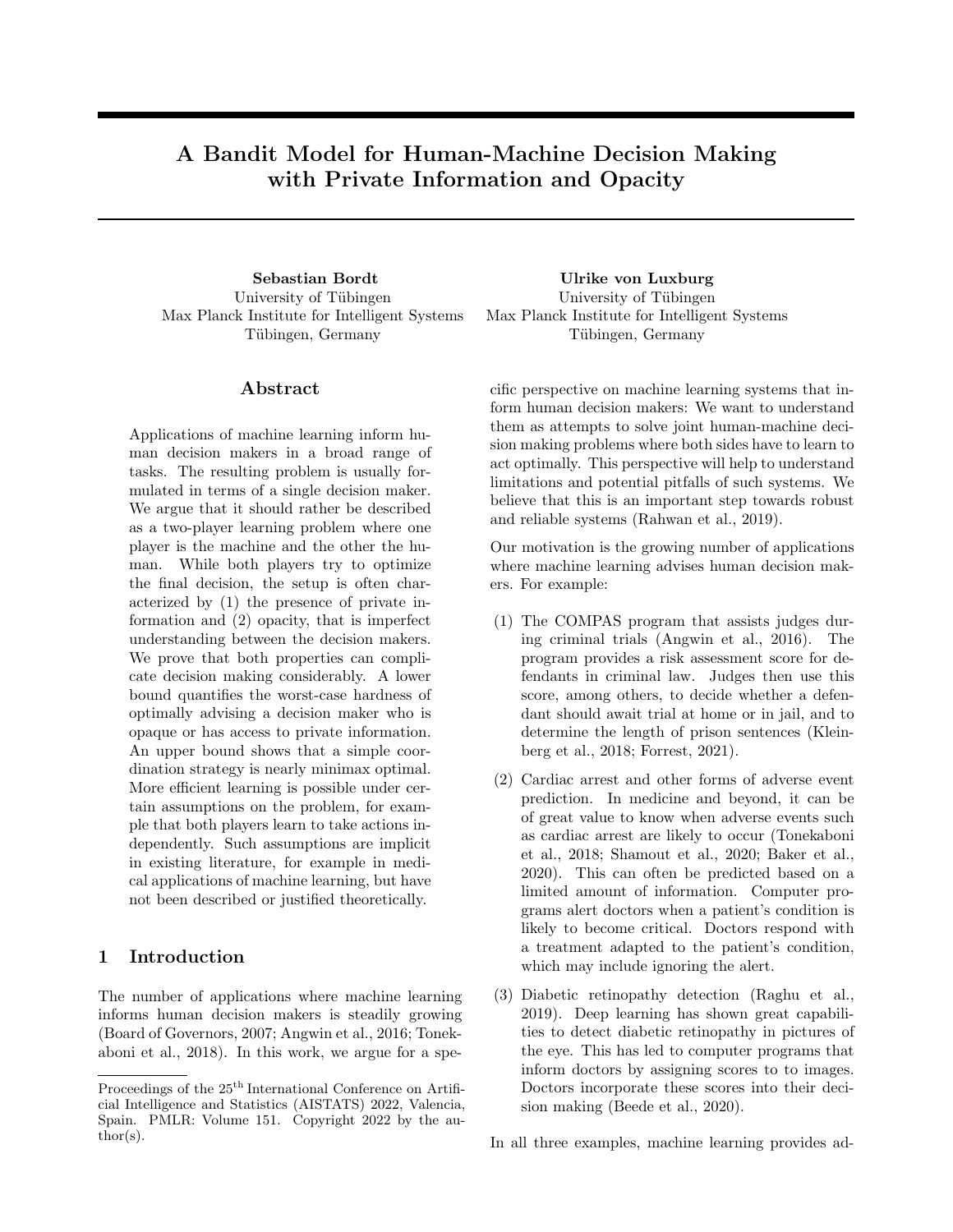### 2.2 First thoughts and discussion of modelling assumptions

Private context. This is our approach to model private information. In real-world decision making problems such as  $(1)-(3)$ , humans often have access to information that is not available to any algorithm. A reason for this might be that some information, such a detailed health record, is not yet available in electronic form. However, we also believe that in many of the tasks where machine learning is increasingly being deployed at, formulating all relevant aspects as inputs to an algorithm is impossible. This is because machine learning is increasingly being deployed in social contexts where researchers have long accepted the fact that its impossible to exhaustively collect all relevant variables (Angrist and Pischke, 2008). Our model also allows for private contextual information of the machine. In the medical domain, an algorithm might have access to a patient's genome data, which could never be entirely surveyed by a human. Unobserved variables might also occur in unexpected situations, such as when both decision makers coordinate a decision based on the same image. Here algorithms have been shown to rely on high-frequency patterns that are imperceptible to humans (Ilyas et al., 2019; Makino et al., 2020).

Private policy spaces. We model opacity by keeping knowledge about the policy spaces to the respective players. Intuitively, this means that the players cannot deliberate about what happened: The machine does not know which actions the human would have chosen had it chosen a different recommendation. Similarly, the human does not know which recommendations the machine considered but decided against. While policy spaces are private, we place no restrictions on the algorithms that both players might run.

The space of recommendations. The space of recommendations  $\mathcal R$  is the interface by which the first player can transmit information to the second player (Goodrich and Schultz, 2007). For the first player, it plays the role of an action space (providing a recommendation is the action that the first player takes). For the second player, it resembles additional contextual information. In the analysis, will turn out to be useful to restrict the size of the space of recommendations (Section 6). A large space of recommendations allows the machine to provide the human with rich contextual information. This includes the scenario where the machine attempts to "explain" predictions in some rich space. A concrete example of this would be when the machine provides a saliency map (Simonyan et al., 2014; Selvaraju et al., 2017). In contrast, a small space of recommendations allows the machine to suggest concrete actions, or to raise an alert. A priori, it seems unclear which of these two approaches will be more useful. On one hand, we might want the machine to provide the human with as much information as possible. On the other hand, it might be more efficient if the machine directly suggests which actions to perform. In Sections 3-5, we remain agnostic about the nature of the space of recommendations. The special case of treatment recommendations is discussed in Section 7.

What makes the model difficult? For both players, the difficulty arises from the fact that contextual information and policy space of the other player are unknown. This gives rise to a *coordination problem*. Each player would like to find the optimal policy that works best in combination with the strategy chosen by the other player. This is difficult because knowledge about the other player's decision problem is limited.

Online learning. Our model is an online learning model. This allows us to study the process by which the two decision makers coordinate and arrive at decisions. In practice, an algorithm would always be trained on a historical dataset before it starts to interact with a human decision maker. However, if we continuously gather data in order to retrain and improve our algorithm, we are implicitly engaging in an online learning procedure. We are directly considering an online learning model since this allows us to study the principal limitations and possibilities of various approaches. For more details on online and repeated supervised learning we refer the reader to Supplement E.

Worst-case analysis. Intuitively, a strategy of the two players might work well for some decision problems and fail for others. Considering the minimax regret means that we would like to find guarantees that can be achieved under all possible circumstances. That said, it is interesting to ask how much better the two players can do if we assume that the decision problem is 'benign' – a question that we turn to in Section 6.

## 3 Two baselines for the expected regret

How well can we expect the two players to coordinate, and what are the consequences of private information and opacity for two-player decision making? To provide answers to these questions, we are first going to consider our model without private information and opacity. No private information means that  $\mathcal{X} = \mathcal{Z}$ and  $x_t = z_t$  for all t. No opacity means that the algorithm of the first player is also a function of the policy space of the second player and vice-versa.

Proposition 1. (Regret without private information and opacity) Without private information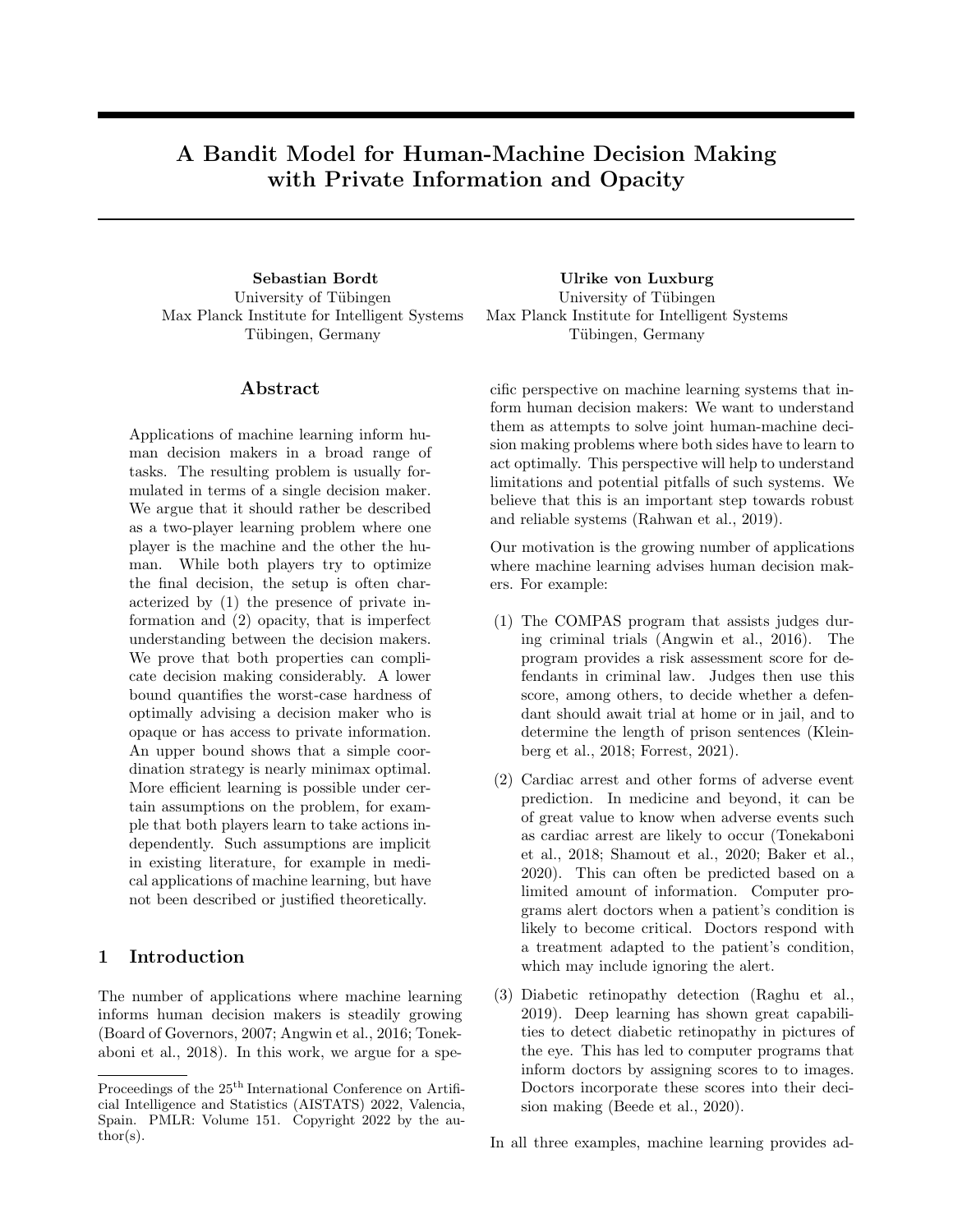and opacity, the two players can obtain an expected regret of

$$
\sqrt{2TK\ln(N_1N_2)}.
$$

All proofs are deferred to the Supplement. The regret bound in Proposition 1 is as good as we can expect at all.<sup>2</sup> It is the same regret that would be achieved by a hypothetical single decision maker who had access to all contextual information and both policy spaces, using EXP4 (Auer et al., 2002; Lattimore and Szepesvari, 2019). Proposition 1 demonstrates that our hardness result (Theorem 3) is a consequence of private information and opacity, and not due to the way in which the two players interact in our model.

A second baseline is given by the coordination strategy where players naively try all policy combinations. This strategy also works with private information and opacity. Using the MOSS algorithm by Audibert and Bubeck (2010):

Proposition 2. (Naively trying all policy com**binations)** By treating the policies in  $\Pi$  as dierent arms of a stochastic bandit, we obtain

$$
R_T \leq O\left(\sqrt{TN_1N_2}\right).
$$

Under private information and opacity, can the two players do better than what is suggested by Proposition 2? The question becomes whether it is possible to move  $N_1$  and  $N_2$  inside the logarithm, at the expense of a factor of  $K$ . Why is this important? A regret or a ractor or  $K$ . Why is this important? A regret bound of order  $\sqrt{N}$  means that the policy space is not dealt with efficiently. It corresponds to systematic trial and error on every single policy. Quite to the contrary, and error on every single policy. Quite to the contrary,<br>a regret bound of order  $\sqrt{\ln N}$  means that the decision maker can compare many policies simultaneously. It prepares the way to deal with infinite policy spaces and learn rich function classes (Beygelzimer et al., 2010).

## 4 A lower bound for optimal algorithmic advice

Before we turn to the full problem where human and machine both have to learn, we focus on the problem of the machine. That is we assume that the human does not have to learn how to interpret machine recommendations. This is a significant simplification, but the result will be instructive. We are going to show that private information and opacity each lead to a that private informat<br>lower of order  $\sqrt{TN_1}$ .

Formally, we assume that the second player follows a fixed decision rule that deterministically translates recommendations  $r_t$  and contextual information  $z_t$  into actions. The first player has  $N_1$  different policies and wants to learn the best one. How difficult is this learning problem? Note that we do not place any restrictions on the space of recommendations  $R$ . However, the ultimate number of actions  $K$  is small. Can the first player make use of this fact and solve the problem efficiently? In the presence of private information or opacity, this is not the case.

Theorem 3. (Lower bound in the number of policies of the first player) Assume that Player 2 only plays actions that are suggested by policies in  $\Pi_2$ . Let  $N_2 = 1$  and  $K = 2$ . There exists a universal constant  $c > 0$  such that

$$
R_T \ge c\sqrt{TN_1}.
$$

The lower bound in Theorem 3 is as strong as it can possibly be. It shows that the first player has to solve a bandit problem that depends not on the number of actions  $K$ , but on the number of policies  $N_1$ .

Supplement A.4 contains two proofs of Theorem 3. The first proof constructs problem instances with private information but without opacity, and the second proof constructs problem instances with opacity but without private information.<sup>3</sup> In conclusion, both private information and opacity can significantly impact on the hardness of two-player decision making.

Remark 1. The reader might be worried by the fact that we fixed Player 2. Indeed, even if the policy space of the second player consists of a single decision rule, it might be optimal to deviate in order to facilitate coordination. To alleviate such concerns, Supplement C presents a problem class that allows the second player to choose actions arbitrarily. We discuss the general issue of encoding information about the policy spaces in actions and recommendations in Supplement F.

## 5 Efficient learning for a human who controls the machine

We now consider the full problem of human-machine learning where the human learns how to interpret machine recommendations. Intuitively, the human tries to figure out how to act on machine advice. At the same time, the machine tries to determine how to advise the human. How should the two players coordinate? Is it possible that both explore simultaneously?

<sup>2</sup> For adversarial contextual bandits, the bound  $\sqrt{TK \ln(N)}$  has been shown to be tight up to a factor of  $\ln K$  by Seldin and Lugosi (2016). Note that we are concerned with statistical optimality and set computational concerns aside.

<sup>&</sup>lt;sup>3</sup>From a theoretical perspective it might not be surprising that private information and opacity have the same consequences. Ultimately, what matters are the expert predictions that result from the interaction of context and policy (Cesa-Bianchi and Lugosi, 2006).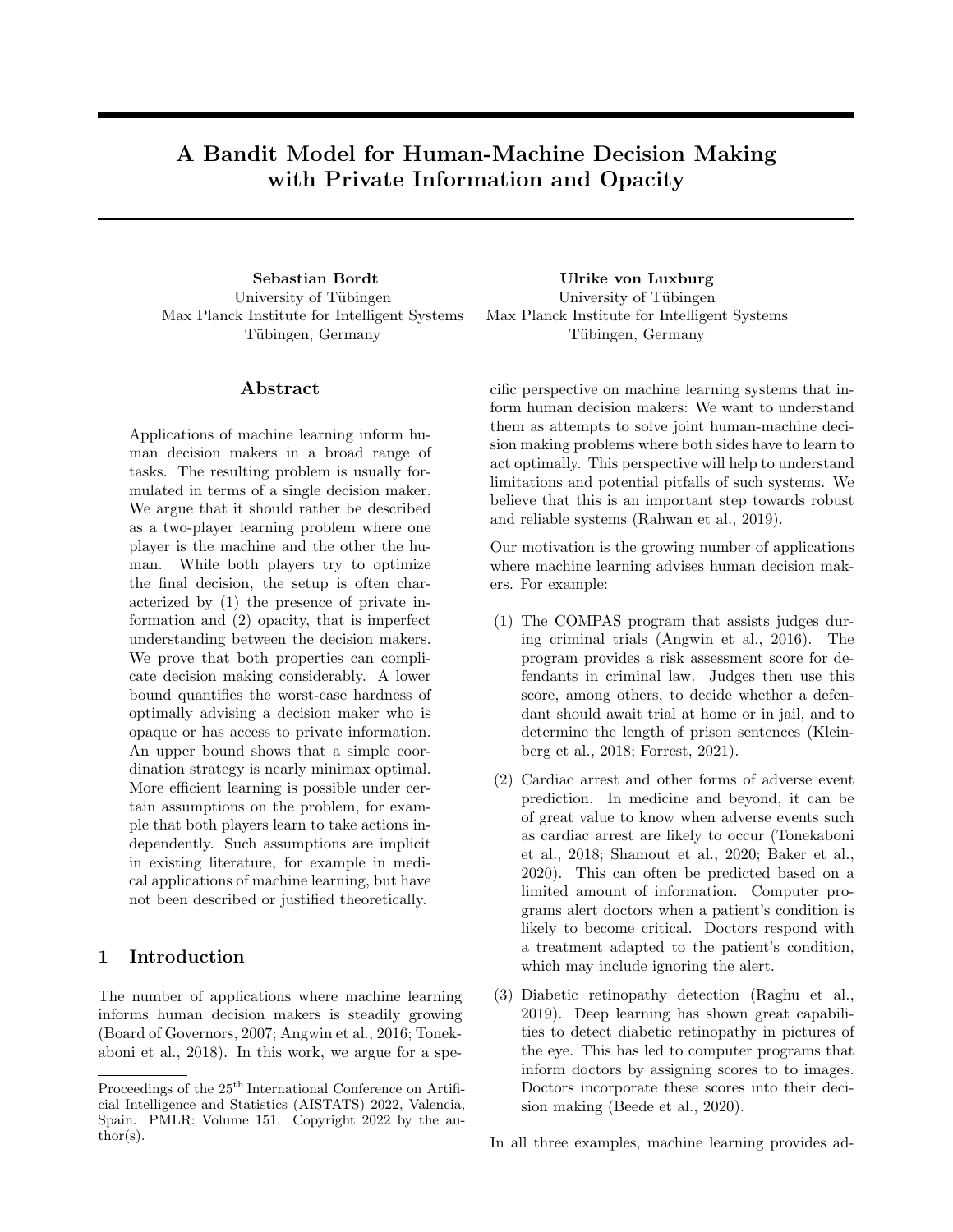Algorithm P2-EXP4 Parameters:  $\eta > 0, \gamma > 0$ **Initialization:**  $Q_1 \ 2 \ [0,1]^{N_1 \times N_2}$  with  $Q_{1,ij} = \frac{1}{N_1 N_2}$ For each  $t = 1, ..., T$ 

- 1. Player 2 tells Player 1 to play policy  $i_t$  according to  $q_{ti} = \sum_{j=1}^{N_2} Q_{t,ij}$
- 2. Player 1 recommends  $r_t = f_{i_t}(x_t)$
- 3. Player 2 chooses action  $a_t$  according to (1)
- 4. Players receive reward  $y_t$  and Player 2 estimates  $\hat{y}_{tk} = 1 - \frac{1_{\{a_t = k\}}}{q_{t,i_t} p_{tk} + \gamma} (1 - y_t)$
- 5. Player 2 propagates rewards to policies  $\hat{Y}_{t,ij} = 1_{\{i_t \neq i\}} + 1_{\{i_t=i\}} \hat{y}_{t,g_j(r_t,z_t)}$
- 6. Player 2 updates  $Q_t$  using exponential weighting

$$
Q_{t+1,ij} = \frac{\exp(\eta \hat{Y}_{t,ij})Q_{t,ij}}{\sum_{l,m} \exp(\eta(\hat{Y}_{t,lm})Q_{t,lm})}
$$

Figure 3: The P2-EXP4 algorithm allows the second player to explore efficiently.

From Theorem 3 in the previous section, we already know that the learning problem of the machine is hard, even if the human sticks to a single policy. We are now going to show that a simple coordination device allows the human to explore efficiently: We allow the human to tell the machine which policy to use. Intuitively, we can perceive the  $N_1$  different policies of the machine as different computer programs. The human tries to learn which of these computer programs to use. In doing so, the human can explore with exponential weighting, but only on its own policy space, and not on the policy space of the machine. This idea is formalized in the P2-EXP4 (Player 2-EXP4) algorithm, depicted in Figure 3. Theorem 4 shows that P2-EXP4 nearly allows to match the lower bound in Theorem 3.

Theorem 4. (Logarithmic regret in the number of policies of the second player) The P2-EXP4 algorithm with  $\eta=\sqrt{2\log(N_1N_2)/(TKN_1)}$  and  $\gamma=0$ satis es

$$
R_T \le \sqrt{2TKN_1\ln(N_1N_2)}.
$$

The proof of Theorem 4 is in Supplement A.5. We now describe the algorithm. Player 2 maintains a probability distribution  $Q_t$  over the space of all policies Π. In every round t, Player 2 first chooses a policy  $f_{i_t}$  for Player 1 by drawing  $i_t$  from the marginal distribution of  $Q_t$  over  $\Pi_1$ . After obtaining a recommendation  $r_t$ and context  $z_t$ , Player 2 draws  $a_t$  according to the induced probability distribution over actions

$$
P(a_t = k) = p_{tk} \quad \text{with} \quad p_{tk} = \frac{\sum_{j=1}^{N_2} Q_{t,i_t,j} 1_{fg_j(r_t,z_t) = kg}}{\sum_{j=1}^{N_2} Q_{t,i_t,j}}
$$
(1)

.

With the reward signal  $y_t$ , Player 2 computes importance-weighted reward estimates for all policies and then uses an exponential weighting scheme to update  $Q_t$ .

Remark 2. The proof of Theorem 4 relies on the fact that the updates performed by P2-EXP4 are equivalent to the updates performed by EXP4 on a related bandit problem with  $KN_1$  actions. As a consequence, all results for EXP4 carry over to P2-EXP4. In particular, for  $\gamma > 0$ , P2-EXP4 is a variant of EXP4-IX (Neu, 2015). This implies that P2-EXP4 enjoys high-probability regret guarantees. Furthermore, Theorem 4 also holds when contexts and payoffs are determined by an adversary.

## 6 Efficient learning for the machine, subject to further assumptions

We now discuss additional assumptions on the structure of the problem that allow for more efficient learning. The first idea is to restrict the size of the space of recommendations  $R$ . If the machine directly recommends actions, for example, we have  $\mathcal{R} = A$ . The second idea is to resolve the coordination problem. This can be done via an assumption on the function spaces of both players that we term policy space independence. While policy space independence is an abstract criterion, we outline a number of practical examples where it is satisfied.

This section also relates our work to a number of recently proposed techniques for human-machine interaction (Madras et al., 2018; Raghu et al., 2019; Wilder et al., 2020). We will show that policy space independence is implicit in much of the existing literature on human-machine decision making.

#### 6.1 Policy space independence

We now give an abstract condition that resolves the coordination problem and allows both players to learn independently. It is an assumption on the policy spaces. The rationale is that assumptions on the policy spaces can implicitly define how human and machine interact.

Definition 5 (Policy space independence). We say that the two policy spaces  $\Pi_1$  and  $\Pi_2$  are independent with respect to D if, for all  $f_1, f_2 \in \Pi_1$  and all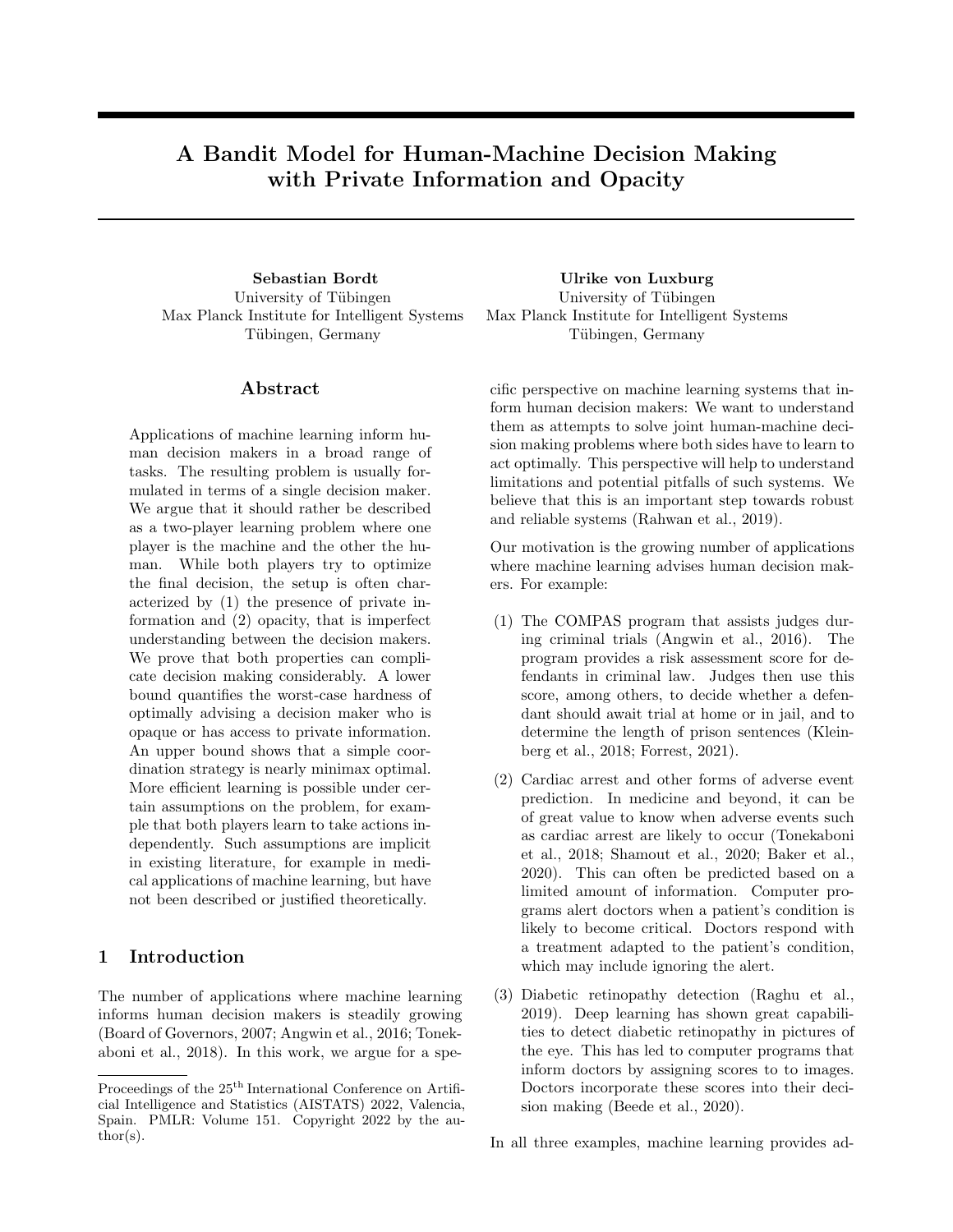$$
g_1, g_2 \in \Pi_2,
$$
  
\n
$$
Y(g_1(f_1(x), z)) - Y(g_1(f_2(x), z))
$$
  
\n
$$
= Y(g_2(f_1(x), z))) - Y(g_2(f_2(x), z)).
$$

Intuitively, whether policy  $f_1$  performs better than policy  $f_2$  does not depend on the policy chosen by the second player. Similarly, whether policy  $g_1$  performs better than policy  $g_2$  does not depend on the policy chosen by the first player. Hence, the learning problems of both players are decoupled. The following theorem shows that policy space independence allows to efficiently learn both policy spaces.

Theorem 6 (Logarithmic regret under policy space independence). Under policy space independence, if both players explore independently using EXP4,

$$
R_T \le \sqrt{8T \max\{K, |\mathcal{R}|\} \ln(\max\{N_1, N_2\})}.
$$

The proof of Theorem 6 is in Supplement A.6. In contrast to Theorem 4, both  $N_1$  and  $N_2$  appear inside the logarithm. This is at the expense of a factor  $|\mathcal{R}|$ .

### 6.2 Allocating decisions between human and machine

If  $|\mathcal{R}|$  is small and policy space independence holds, the two players can obtain an efficient expected regret (Theorem 6). But what does this amount to in practice? First note that we can constrain the policy space of the human by specifying rules for how to interact with the machine. For example: "If the machine depicts 'action  $a$ ', then perform action  $a$ <sup>"</sup>. This leads to the following example: Policy space independence holds when there exists a fixed rule that allocates every decision to either the human or the machine. In medical applications, this would mean that there exists some procedure that determines whether a given case should be decided by the doctor or the machine. For diabetic retinopathy detection, such a procedure was recently proposed by Raghu et al. (2019), who also demonstrate that the approach can lead to substantial benefits in practice. In our model, the rule can be any predicate  $P(z)$ , that is the human decides who decides. It can also be any predicate  $P(x)$ , that is the machine decides who decides. Importantly, in order to satisfy policy space independence, the rule cannot be learned while the decision makers learn themselves. We formally show in Supplement B how fixed rules that allocate decisions result in policy space independence.

#### 6.3 Learning to defer

Another example of policy space independence is given by learning to defer (Madras et al., 2018; Mozannar and Sontag, 2020). Learning to defer is characterized by two assumptions. First, the human is a fixed decision maker who does not learn. Second, the space of recommendations is given by  $\mathcal{R} = \mathcal{A} \cup \{0\}$ , where D denotes that the decision is deferred to the human. As can be seen from Definition 5, fixing any of the two decision makers always results in policy space independence. According to Theorem 6, the regret of learning to defer is thus bounded by  $\sqrt{8T(K + 1)\ln(N_1)}$ .<sup>4</sup>

#### 6.4 Other approaches

With some notable exceptions (Hilgard et al., 2019), the literature on human-machine decision making often relies on assumptions similar to fixed rules that allocate decisions and learning to defer (De et al., 2020a,b). It is usually assumed that the human is a fixed decision maker whose performance on the given task can be queried or deferred to (Wilder et al., 2020; Pradier et al., 2021). Specifically, the human does not have to learn how to interact with the machine. Moreover, machine recommendations usually equal actions, with some room for special recommendations in order to involve the human. Viewed through the lens of our model, all of these approaches satisfy policy space independence. In light of Theorem 6, they all allow for efficient learning.

## 7 How difficult are treatment recommendations?

In the last section, we have seen that the learning problem of the machine can be simplified by (1) choosing  $\mathcal{R} = \mathcal{A}$  and (2) fixing the human decision maker. In Section 4, we have seen that the condition  $\mathcal{R} = \mathcal{A}$  is crucial (after all, the lower bound was derived for a fixed human decision maker). But is it equally necessary to choose  $|\Pi_2| = 1$ ? This is interesting because  $\mathcal{R} = \mathcal{A}$  is satisfied, among others, in screening scenarios. These are the binary classification problems studied in the literature on fairness and machine learning (Kleinberg et al., 2019; Barocas et al., 2019). Here a decision problem might be whether to give a loan or to admit a student to a university. It is often argued that such machine suggestion should still be reviewed by humans (De-Arteaga et al., 2020).

In our model, binary predictions that are reviewed by humans correspond to  $\mathcal{R} = A = \{0, 1\}$  and  $|\Pi_2| > 1$ (assuming that the human learns when to override machine predictions). If either  $N_1 = 1$  or  $N_2 = 1$ , EXP4 allows to bound the expected regret by  $\sqrt{4T \ln(N_2)}$ and  $\sqrt{4T \ln(N_1)}$ , respectively. Therefore, consider the corner case  $N_1 = N_2$ . If we assume that the sec-

<sup>&</sup>lt;sup>4</sup>For  $N_2 = 1$ , the constant could be improved to 2.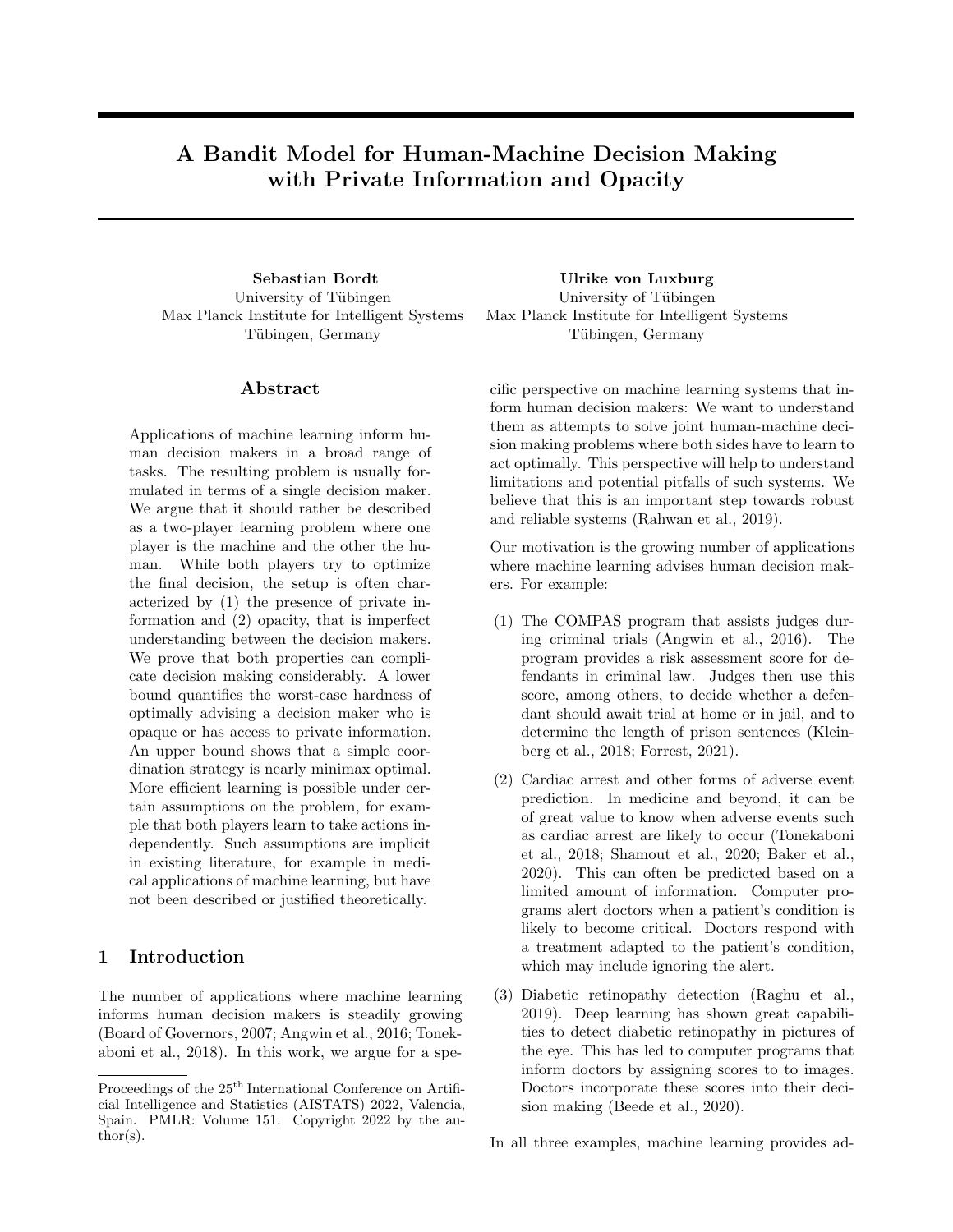ond player can tell the first player which policy to use, P2-EXP4 allows to bound the expected regret by  $\sqrt{8TN_1 \ln(N_1)}$ . We conjecture that this is tight up to a constant factor, i.e. that treatment recommendations are difficult.

Conjecture 7. (Lower bound in the number of policies if R and A are small) Let  $\mathcal{R} = A = \{0, 1\}$ and  $N_1 = N_2$ . We conjecture that there exists a universal constant  $c > 0$  such that

$$
R_T \ge c\sqrt{TN_1\ln N_1}.
$$

Supplement D details a problem instance that we believe to be worst-case.<sup>5</sup>

### 8 Related Literature

Researchers have long asked how humans can interact with computers and robots (Sheridan and Verplank, 1978; Goodrich and Schultz, 2007; Parasuraman et al., 2000). In machine learning, researchers increasingly study how humans and automated decision making systems can interact (Tonekaboni et al., 2019; Carroll et al., 2019; Lucic et al., 2020; De-Arteaga et al., 2020). A number of recent works have argued that joint human-machine decision making can outperform a single human or a single machine (Lakhani and Sundaram, 2017; Raghu et al., 2019; Patel et al., 2019). Human-computer interaction and the social sciences study the different ways in which machine recommendations can influence and alter human decisions (Dietvorst et al., 2015; Green and Chen, 2019).

Multi-player multi-armed bandits (Kalathil et al., 2014; Boursier and Perchet, 2019; Martínez-Rubio et al., 2019), economic game theory (Mas-Colell et al., 1995; Von Neumann and Morgenstern, 2007) and combinations thereof (Sankararaman et al., 2021) also study the interaction between multiple players. However, models in economic game theory are competitive, and the cooperative models in multi-player multiarmed bandits, often inspired by applications in wireless networks (Avner and Mannor, 2016), are symmetric. In contrast, interaction our model is cooperative and  $asymmetric - only the second player decides on$ a payoff-relevant action. Insofar as implicit communication between the two players is concerned, our work probably relates most closely to Bubeck et al. (2020), who study implicit communication in a symmetric collision problem (compare also Supplement F).

### 9 Discussion

The consequences of private information and opacity. We have shown that private information and opacity can have a significant effect on humanmachine decision making. In the worst-case, the machine cannot advance beyond simple trial and error on a small number of policies (Theorem 3). Does this imply that we can never obtain good results in general human-machine decision making problems where we cannot make plausible assumptions on the presence of private information and opacity? Not necessarily. It does, however, imply that we need good priors for what comprises successful human-machine cooperation on a given task. Note that in practice, researchers often obtain a small number of candidate machine policies from historical data, then evaluate which one works best with human decision makers (Sayres et al., 2019; Tschandl et al., 2020). This approach is closely related to running the P2-EXP4 algorithm: The policy space of the machine consists of the candidate decision rules that were obtained form historical data. In the absence of further assumptions about the problem, we show this approach to be essentially minimax optimal. In some applications, it might be relatively easy to come up with good machine policies. There are, however, also problems where it is hard say how the machine should best inform the human. Consider the example where the machine informs the human about an image: While there have been many empirically successful attempts at such problems, there is still a big debate about post-hoc explainability methods, what properties they should have, and whether they should be used at all (Adebayo et al., 2018; Rudin, 2019).

Different modalities of human-machine decision making. We have seen in Section 6 that our model possesses sufficient generality to analyze a wide array of interaction protocols between humans and machines. Of course, there are many different settings of human-machine decision making, and our model can only serve as first step towards a formal analysis. From a theoretical perspective, it remains an interesting open question whether there are weaker assumptions than policy space independence that allow for efficient learning (Theorem 6). One might also ask whether distributional assumptions that restrict the influence of unobserved variables on the outcome can result in improved bounds. From a practitioner's point of view, the most important question is which assumptions are plausibly satisfied in applications.

Prediction problems. In many decision support systems, machine learning is merely used to solve a specific prediction or classification problem, whose outcome is then transferred to the human. Examples are

<sup>&</sup>lt;sup>5</sup>The reader might wonder whether interaction terms between  $K$  and  $R$  appear in any bound. Beyond the special regime  $R = A = f0, 1g$  and  $N_1 = N_2$ , this might well be the case.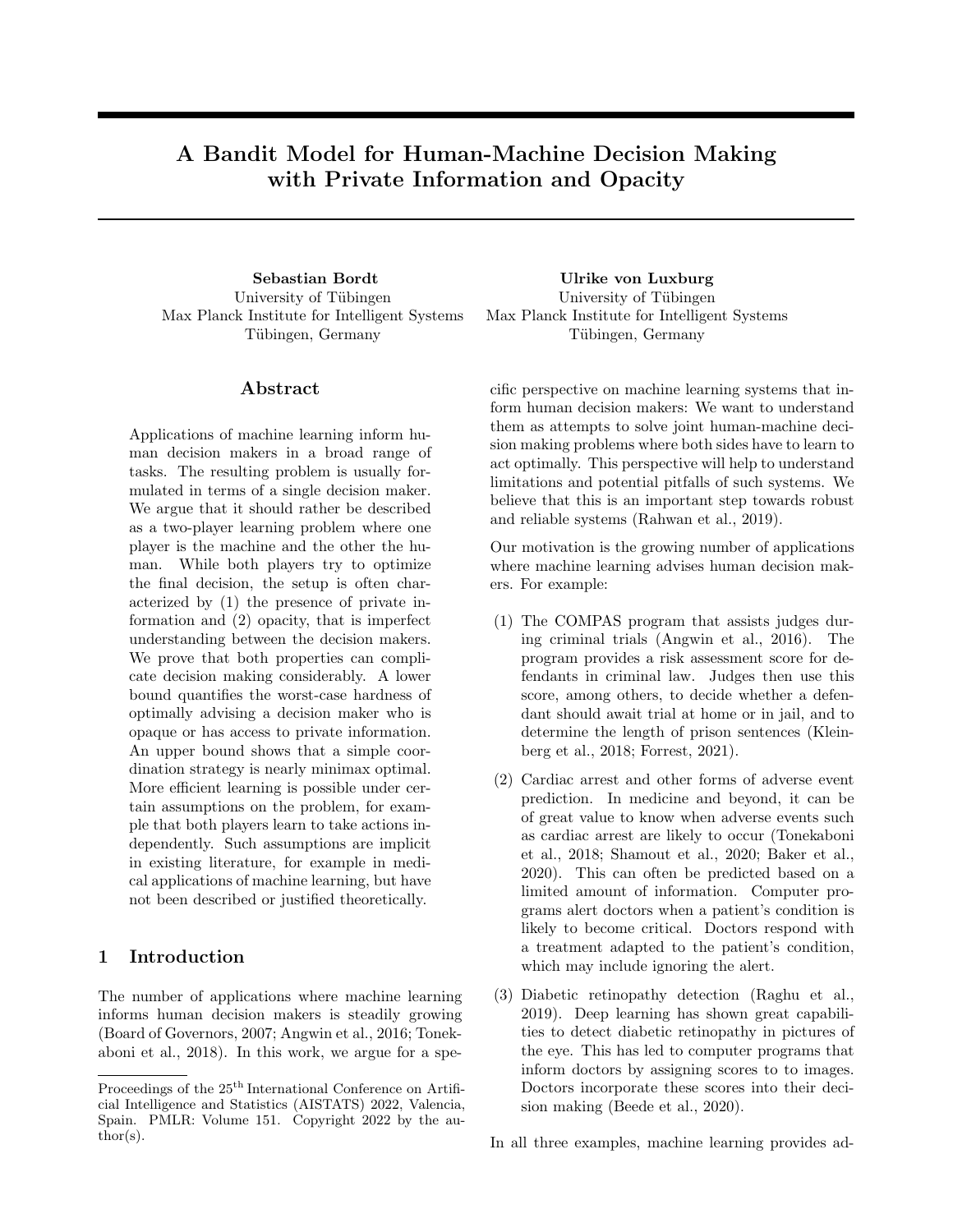scores to predict criminal recidivism, cardiac arrest and severity of diabetic retinopathy. While such an approach is a straightforward way of human-machine interaction, nothing guarantees that the approach will be successful. For example, there have been numerous concerns about the consequences of COMPAS scores on the decision making of judges (Forrest, 2021). In our view, the belief that the humans should be informed with the scores of a particular prediction problem is a very strong prior on the policy space of the machine: the policy space consists of a single policy. In order to credibly identify successful forms of humanmachine cooperation, we should however consider a variety of plausible machine policies, and also account for the fact that human decision makers have to learn how to interact with them. This is exactly the setting that we consider in this paper.

Human learning model. In our model, there are no constraints on the algorithm that the two players might run. We also remain entirely agnostic about the policy spaces of both players. This serve the purpose of generality and keeps our work closely aligned with the extant literature on contextual bandits. However, these two assumptions are also major simplifications, especially insofar as the human decision maker is concerned. Indeed, it is a well-known fact that humans are not perfectly rational decision makers and have problems to deal with probabilities (Gigerenzer and Kurzenhaeuser, 2005; Kahneman and Frederick, 2005). A human would not be able to correctly perform the updates prescribed by P2-EXP4, MOSS, or any other bandit algorithm for that matter. The results provided in this paper apply to two perfectly rational decision makers who have access to arbitrary computational and cognitive resources. Two decision makers who only have access to limited computational and cognitive resources might hope to achieve as much, but will in general not be able to do any better. Of course it is an interesting question to ask how specific behavioral assumptions on the the human decision maker, such as bounded rationality (Selten, 1990) or biases when dealing with machine recommendations (Green and Chen, 2019) influence optimal interaction. In the context of our model, such assumptions might take the form of assumptions on the policy space of the human, or the way in which the second decision maker selects policies in every round. This might be an interesting avenue for future research. Note, however, that in the context of our model, "the human" does not necessarily correspond to a single (biological) human. In most applications that we are interested in (compare (1)-(3) in Section 1), there are many different judges or doctors that interact with a given machine learning system. While these human decision makers certainly learn individually how to interpret machine recommendations, they also engage in a collective learning procedure (Rakoff, 2021). While questions around the correct modelling of human-machine interaction are certainly very interesting, our objective in this paper is not to propose a universal model of human-machine interaction. Instead, our objective is to propose a model that is as simple as possible while still being able to capture the relations that we are interested in.

Exploration in high-stakes decision making problems. In many human-machine decision making problems, direct exploration is highly problematic (for example in medical applications). In these applications, it is often impossible to explore according to an online algorithm during deployment. Instead, exploration is only possible during certain development stages (e.g. when we evaluate in a controlled study how doctors respond to different kinds of machine recommendations). In bandit models in particular, there are a number of different approaches – such as batching and offline learning – that can be taken in order to model constraints on exploration (Amani et al., 2019; Liu et al., 2020). In any case, full online learning, that is the modelling approach taken in this paper, can only serve as a simple theoretical model for the process in which algorithmic decision aids are developed, tested and refined in practice (compare also Supplement E).

Ethical impact. This work discusses statistical efficiency, which is in itself not a sufficient criterion to justify automation. This is especially true in medicine, an area that is believed to experience the widespread deployment of machine learning systems in the future (Froomkin et al., 2019; Grote and Berens, 2020). Automated decision making may also arise in undesired contexts. However, it remains important to understand it in the scenarios where it is desirable. As our work concerns theoretical foundations, theorems and proofs, we do not believe that it will have immediate negative consequences.

### Acknowledgements

We would like to thank Sébastien Bubeck, Nicolò Cesa-Bianchi and Thomas Grote for helpful discussions. We would also like to thank Ronja Müller and Ruben Thoms for helping to create Figure 1. This work has been supported by the German Research Foundation through the Cluster of Excellence "Machine Learning – New Perspectives for Science" (EXC  $2064/1$  number 390727645), the BMBF Tübingen AI Center (FKZ: 01IS18039A), and the International Max Planck Research School for Intelligent Systems (IMPRS-IS).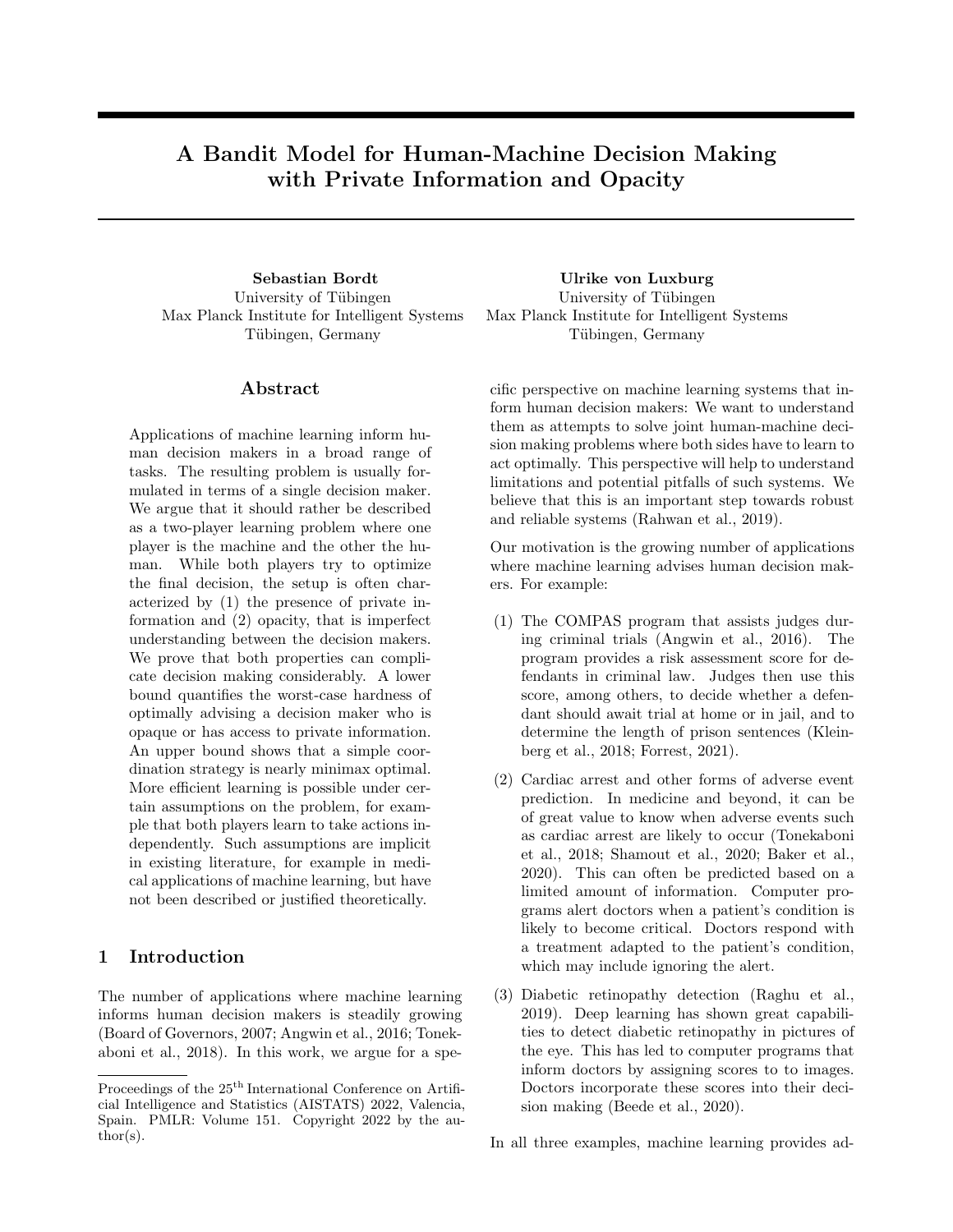#### References

- J. Adebayo, J. Gilmer, M. Muelly, I. Goodfellow, M. Hardt, and B. Kim. Sanity checks for saliency maps. In Advances in Neural Information Processing Systems, 2018.
- S. Amani, M. Alizadeh, and C. Thrampoulidis. Linear stochastic bandits under safety constraints. Advances in Neural Information Processing Systems, 2019.
- J. D. Angrist and J.-S. Pischke. Mostly harmless econometrics. Princeton University Press, 2008.
- J. Angwin, J. Larson, S. Mattu, and L. Kirchner. Machine bias. ProPublica. See https://www. propublica. org/article/machine-bias-risk-assessments-incriminal-sentencing, 2016.
- J.-Y. Audibert and S. Bubeck. Regret bounds and minimax policies under partial monitoring. The Journal of Machine Learning Research, 2010.
- P. Auer, N. Cesa-Bianchi, Y. Freund, and R. E. Schapire. The nonstochastic multiarmed bandit problem. SIAM Journal on Computing, 2002.
- O. Avner and S. Mannor. Multi-user lax communications: a multi-armed bandit approach. In IEEE International Conference on Computer Communications, 2016.
- S. Baker, W. Xiang, and I. Atkinson. Continuous and automatic mortality risk prediction using vital signs in the intensive care unit: a hybrid neural network approach. Scienti c Reports, 2020.
- S. Barocas, M. Hardt, and A. Narayanan. Fairness and Machine Learning. fairmlbook.org, 2019. http://www.fairmlbook.org.
- E. Beede, E. Baylor, F. Hersch, A. Iurchenko, L. Wilcox, P. Ruamviboonsuk, and L. M. Vardoulakis. A human-centered evaluation of a deep learning system deployed in clinics for the detection of diabetic retinopathy. In CHI Conference on Human Factors in Computing Systems, 2020.
- A. Beygelzimer, J. Langford, L. Li, L. Reyzin, and R. E. Schapire. Contextual bandit algorithms with supervised learning guarantees. In International Conference on Arti cial Intelligence and Statistics, 2010.
- Board of Governors. Report to the Congress on Credit Scoring and its  $E$  ects on the Availability and Affordability of Credit. Board of Governors of the US Federal Reserve System, 2007.
- E. Boursier and V. Perchet. SIC-MMAB: synchronisation involves communication in multiplayer multiarmed bandits. In Advances in Neural Information Processing Systems, 2019.
- S. Bubeck, Y. Li, Y. Peres, and M. Sellke. Nonstochastic multi-player multi-armed bandits: Optimal rate with collision information, sublinear without. In Conference on Learning Theory, 2020.
- M. Carroll, R. Shah, M. K. Ho, T. Griffiths, S. Seshia, P. Abbeel, and A. Dragan. On the Utility of Learning about Humans for Human-AI Coordination. In Advances in Neural Information Processing Systems, 2019.
- N. Cesa-Bianchi and G. Lugosi. Prediction, Learning, and Games. Cambridge University Press, 2006.
- A. De, P. Koley, N. Ganguly, and M. Gomez-Rodriguez. Regression under human assistance. In AAAI, 2020a.
- A. De, N. Okati, A. Zarezade, and M. Gomez-Rodriguez. Classification under human assistance. arXiv preprint arXiv:2006.11845, 2020b.
- M. De-Arteaga, R. Fogliato, and A. Chouldechova. A case for humans-in-the-loop: Decisions in the presence of erroneous algorithmic scores. In CHI Conference on Human Factors in Computing Systems, 2020.
- B. J. Dietvorst, J. P. Simmons, and C. Massey. Algorithm aversion: People erroneously avoid algorithms after seeing them err. Journal of Experimental Psychology: General, 2015.
- K. B. Forrest. When Machines Can Be Judge, Jury, and Executioner: Justice in the Age of Arti cial Intelligence. World Scientific, 2021.
- A. M. Froomkin, I. Kerr, and J. Pineau. When AIs outperform doctors: confronting the challenges of a tort-induced over-reliance on machine learning. Ariz. L. Rev., 61:33, 2019.
- G. Gigerenzer and S. Kurzenhaeuser. Fast and frugal heuristics in medical decision making. In Science and medicine in dialogue: Thinking through particulars and universals. Praeger Westport, CT, 2005.
- A. Goldenberg and B. Engelhardt. Machine learning for computational biology and health. Tutorial at Advances in Neural Information Processing Systems Conference, 2019.
- M. Goodrich and A. Schultz. Human-robot interaction: A survey. Foundations and Trends in Human-Computer Interaction, 2007.
- B. Green and Y. Chen. The principles and limits of algorithm-in-the-loop decision making. Proceedings of the ACM on Human-Computer Interaction, 2019.
- T. Grote and P. Berens. On the ethics of algorithmic decision-making in healthcare. Journal of Medical Ethics, 2020.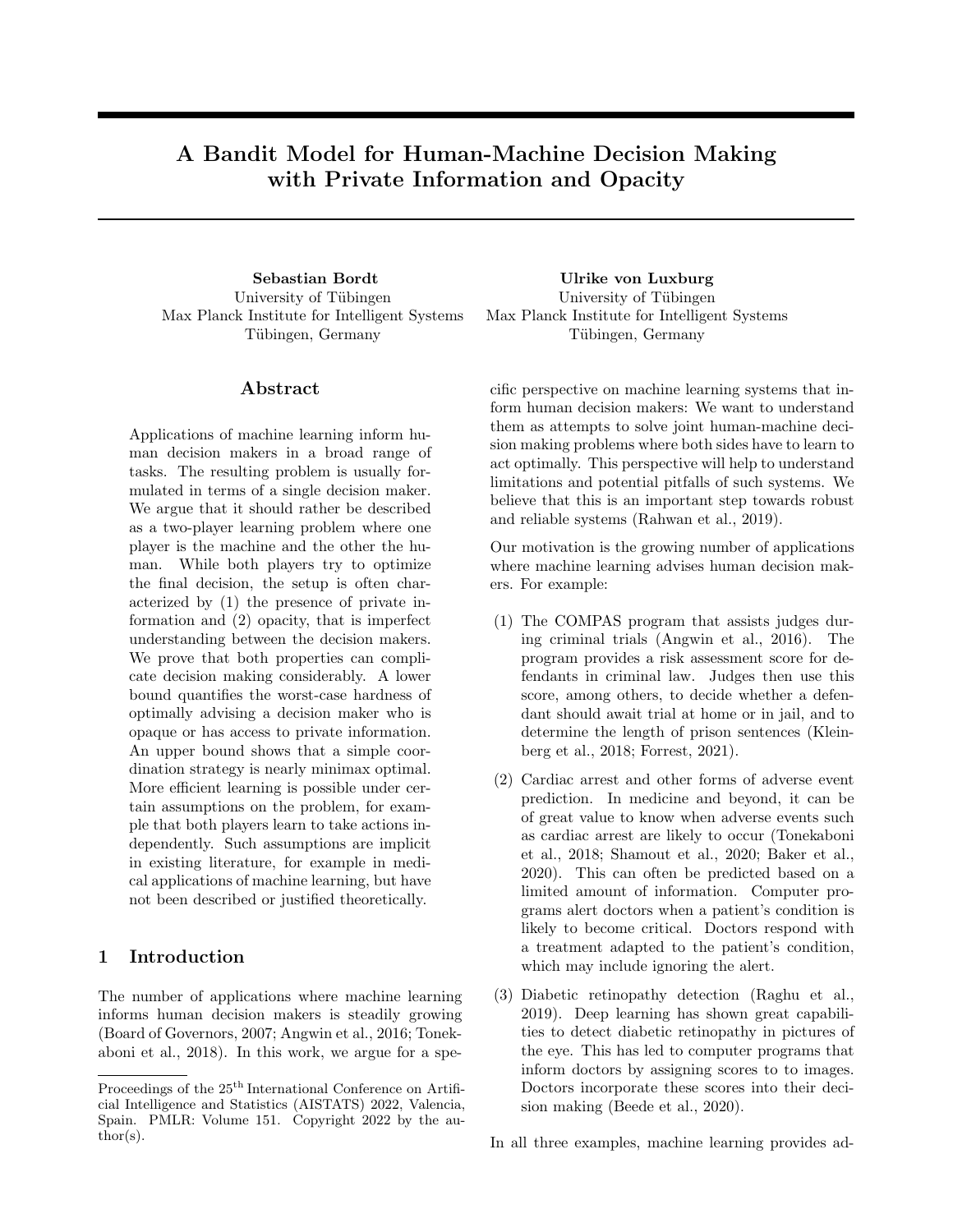- S. Hilgard, N. Rosenfeld, M. R. Banaji, J. Cao, and D. C. Parkes. Learning representations by humans, for humans. arXiv preprint arXiv:1905.12686, 2019.
- A. Ilyas, S. Santurkar, D. Tsipras, L. Engstrom, B. Tran, and A. Madry. Adversarial examples are not bugs, they are features. In Advances in Neural Information Processing Systems, 2019.
- D. Kahneman and S. Frederick. A model of heuristic judgment. Cambridge University Press, 2005.
- D. Kalathil, N. Nayyar, and R. Jain. Decentralized learning for multiplayer multiarmed bandits. IEEE Transactions on Information Theory, 2014.
- J. Kleinberg, H. Lakkaraju, J. Leskovec, J. Ludwig, and S. Mullainathan. Human decisions and machine predictions. The Quarterly Journal of Economics, 2018.
- J. Kleinberg, J. Ludwig, S. Mullainathan, and C. R. Sunstein. Discrimination in the Age of Algorithms. Journal of Legal Analysis, 10:113–174, 04 2019.
- P. Lakhani and B. Sundaram. Deep learning at chest radiography: Automated classification of pulmonary tuberculosis by using convolutional neural networks. Radiology, 2017.
- H. Lakkaraju, J. Kleinberg, J. Leskovec, J. Ludwig, and S. Mullainathan. The selective labels problem: Evaluating algorithmic predictions in the presence of unobservables. In ACM SIGKDD International Conference on Knowledge Discovery and Data Mining, 2017.
- T. Lattimore and C. Szepesvari. Bandit Algorithms. Cambridge University Press, 2019.
- S. Leonelli. Scientific research and big data. In E. N. Zalta, editor, The Stanford Encyclopedia of Philosophy. Metaphysics Research Lab, Stanford University, Summer 2020 edition, 2020.
- Y. Liu, A. Swaminathan, A. Agarwal, and E. Brunskill. Provably good batch reinforcement learning without great exploration. arXiv preprint arXiv:2007.08202, 2020.
- A. Lucic, H. Haned, and M. de Rijke. Why does my model fail? Contrastive local explanations for retail forecasting. In ACM Conference on Fairness, Accountability, and Transparency, 2020.
- D. Madras, T. Pitassi, and R. S. Zemel. Predict responsibly: Improving fairness and accuracy by learning to defer. In Advances in Neural Information Processing Systems, 2018.
- T. Makino, S. Jastrzebski, W. Oleszkiewicz, C. Chacko, R. Ehrenpreis, N. Samreen, C. Chhor, E. Kim, J. Lee, K. Pysarenko, et al. Differences between human and machine perception in medical diagnosis. arXiv preprint arXiv:2011.14036, 2020.
- D. Martínez-Rubio, V. Kanade, and P. Rebeschini. Decentralized cooperative stochastic bandits. In Advances in Neural Information Processing Systems, 2019.
- A. Mas-Colell, M. D. Whinston, J. R. Green, et al. Microeconomic theory. Oxford University Press, New York, 1995.
- H. Mozannar and D. Sontag. Consistent estimators for learning to defer to an expert. arXiv preprint arXiv:2006.01862, 2020.
- G. Neu. Explore no more: Improved high-probability regret bounds for non-stochastic bandits. In Advances in Neural Information Processing Systems, 2015.
- R. Parasuraman, T. B. Sheridan, and C. D. Wickens. A model for types and levels of human interaction with automation. IEEE Transactions on systems, man, and cybernetics-Part A: Systems and Humans, 2000.
- B. N. Patel, L. Rosenberg, G. Willcox, D. Baltaxe, M. Lyons, J. Irvin, P. Rajpurkar, T. Amrhein, R. Gupta, S. Halabi, C. Langlotz, E. Lo, J. Mammarappallil, A. J. Mariano, G. Riley, J. Seekins, L. Shen, E. Zucker, and M. P. Lungren. Human– machine partnership with artificial intelligence for chest radiograph diagnosis. npj Digital Medicine, 2019.
- M. F. Pradier, J. Zazo, S. Parbhoo, R. H. Perlis, M. Zazzi, and F. Doshi-Velez. Preferential mixtureof-experts: Interpretable models that rely on human expertise as much as possible. *arXiv preprint* arXiv:2101.05360, 2021.
- M. Raghu, K. Blumer, G. Corrado, J. Kleinberg, Z. Obermeyer, and S. Mullainathan. The algorithmic automation problem: Prediction, triage, and human effort. arXiv preprint arXiv:1903.12220, 2019.
- I. Rahwan, M. Cebrian, N. Obradovich, J. Bongard, J.-F. Bonnefon, C. Breazeal, J. W. Crandall, N. A. Christakis, I. D. Couzin, M. O. Jackson, et al. Machine behaviour. Nature, 2019.
- J. S. Rakoff. Sentenced by algorithm. The New York Review of Books, 2021.
- C. Rudin. Stop explaining black box machine learning models for high stakes decisions and use interpretable models instead. Nature Machine Intelligence, 2019.
- A. Sankararaman, S. Basu, and K. A. Sankararaman. Dominate or delete: Decentralized competing bandits in serial dictatorship. In International Conference on Arti cial Intelligence and Statistics, 2021.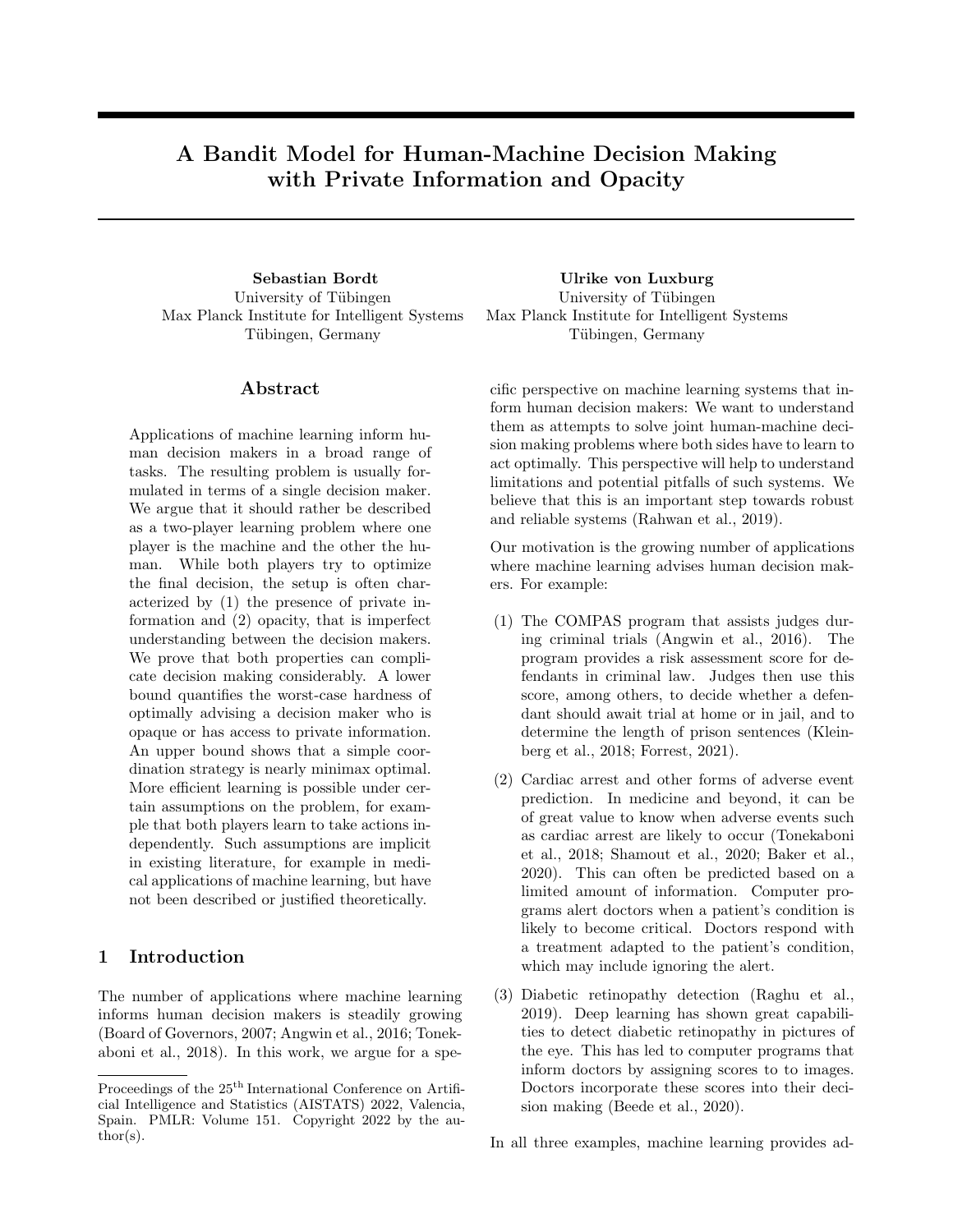- R. Sayres, A. Taly, E. Rahimy, K. Blumer, D. Coz, N. Hammel, J. Krause, A. Narayanaswamy, Z. Rastegar, D. Wu, et al. Using a deep learning algorithm and integrated gradients explanation to assist grading for diabetic retinopathy. Ophthalmology, 2019.
- Y. Seldin and G. Lugosi. A lower bound for multiarmed bandits with expert advice. In 13th European Workshop on Reinforcement Learning (EWRL), 2016.
- R. Selten. Bounded rationality. Journal of Institutional and Theoretical Economics, 1990.
- R. R. Selvaraju, M. Cogswell, A. Das, R. Vedantam, D. Parikh, and D. Batra. Grad-cam: Visual explanations from deep networks via gradient-based localization. In International Conference on Computer Vision, 2017.
- F. E. Shamout, T. Zhu, P. Sharma, P. J. Watkinson, and D. A. Clifton. Deep interpretable early warning system for the detection of clinical deterioration. IEEE Journal of Biomedical and Health Informatics, 2020.
- T. B. Sheridan and W. L. Verplank. Human and computer controlof undersea teleoperators. Technical report, MIT Man-Machine Systems Laboratory, Cambridge, MA, 1978.
- K. Simonyan, A. Vedaldi, and A. Zisserman. Deep inside convolutional networks: Visualising image classification models and saliency maps. In ICLR Workshop, 2014.
- S. Tonekaboni, M. Mazwi, P. Laussen, D. Eytan, R. Greer, S. D. Goodfellow, A. Goodwin, M. Brudno, and A. Goldenberg. Prediction of Cardiac Arrest from Physiological Signals in the Pediatric ICU. In Machine Learning for Healthcare Conference, 2018.
- S. Tonekaboni, S. Joshi, M. D. McCradden, and A. Goldenberg. What clinicians want: Contextualizing explainable machine learning for clinical end use. arXiv preprint arXiv:1905.05134, 2019.
- P. Tschandl, C. Rinner, Z. Apalla, G. Argenziano, N. Codella, A. Halpern, M. Janda, A. Lallas, C. Longo, J. Malvehy, et al. Human–computer collaboration for skin cancer recognition. Nature Medicine, 2020.
- J. Von Neumann and O. Morgenstern. Theory of games and economic behavior. Princeton University Press, 2007.
- B. Wilder, E. Horvitz, and E. Kamar. Learning to complement humans. arXiv preprint arXiv:2005.00582, 2020.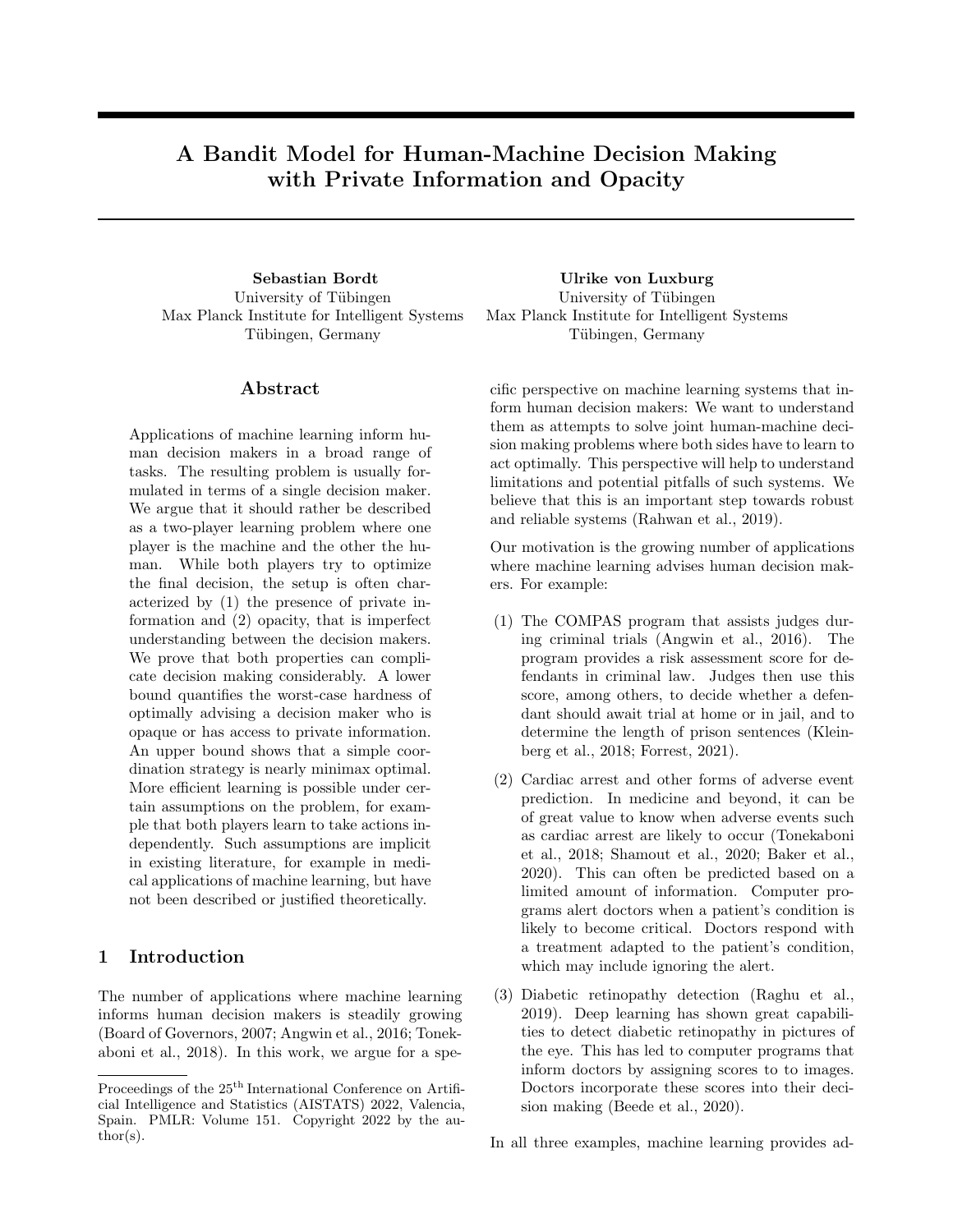# Supplementary Material: A Bandit Model for Human-Machine Decision Making with Private Information and Opacity

### A Proofs of theorems in the main paper

#### A.1 Additional definitions

Let  $H_{1,t} \in (\mathcal{X} \times \mathcal{R} \times A \times [0,1])^t$  and  $H_{2,t} \in (\mathcal{R} \times \mathcal{Z} \times A \times [0,1])^t$  be the histories of Player 1 and Player 2, respectively. Let  $\mathcal{D}(X)$  denote the space of probability distributions over a space X, and  $\mathcal{F}(X)$  the set of all finite subsets of X. An algorithm A is a pair  $A = (A_1, A_2)$  of two collections of measurable functions  $A_1 = (A_{1,t})_{t=1}^T$  and  $A_2 =$  $(A_{2,t})_{t=1}^T$ . For  $t=1$ , we have  $A_{1,1} : \mathcal{F}(\mathcal{R}^{\times}) \times \mathcal{X} \to \mathcal{D}(\mathcal{R})$  and  $A_{2,1} : \mathcal{F}(\mathcal{A}^{\mathcal{R}-\mathcal{Z}}) \times \mathcal{R} \times \mathcal{Z} \to \mathcal{D}(\mathcal{A})$ . For  $t=2,\ldots,T$ , we have  $A_{1,t} : \mathcal{F}(\mathcal{R}^{\times}) \times \mathcal{X} \times H_{1,t-1} \to \mathcal{D}(\mathcal{R})$  and  $A_{2,t} : \mathcal{F}(\mathcal{A}^{\mathcal{R}-\mathcal{Z}}) \times \mathcal{R} \times \mathcal{Z} \times H_{2,t-1} \to \mathcal{D}(\mathcal{A})$ . In Section 5, we allow Player 2 to tell Player 1 which policy to use. This means that there is an additional collection of measurable functions  $(A_{3,t})_{t=1}^T$  with  $A_{3,1} : \mathcal{F}(\mathcal{A}^{\mathcal{R}-\mathcal{Z}}) \to \mathcal{D}(\{1,\ldots,N_1\})$  and  $A_{3,t} : \mathcal{F}(\mathcal{A}^{\mathcal{R}-\mathcal{Z}}) \times H_{2,t-1} \to \mathcal{D}(\{1,\ldots,N_1\})$ for  $t = 2, \ldots, T$ . These functions specify the (possibly randomized) policies that Player 2 tells Player 1 to use.  $A_1$  consists of the fixed functions that implement the said policy choices for the first player. Additionally, the history of Player 2 and domain of functions in  $A_2$  contain the policy that Player 1 was told to use.

#### A.2 Proof of Proposition 1

Proof. Without private information and opacity, the two players can perform actions that are equivalent to EXP4 run on the joint policy space Π (the EXP4 Algorithm is reproduced in Supplement Figure 4). Note that without opacity, both players have access to Π. Since  $x_t = z_t$ , they are also able to evaluate  $\pi(x_t, z_t)$  for all  $\pi \in \Pi$ . Hence, a trivial solution would be that the second player ignores the recommendations made by the first player and simply performs EXP4. The result then follows from the standard analysis of EXP4 (Lattimore and Szepesvari, 2019, Theorem 18.1). A solution more in line with the interaction in our model would be that the first player recommends, in each round,  $r_t$  according to  $P(r_t = r) = q_{tr}$  where

$$
q_{tr} = \sum_{i=1}^{N_1} \sum_{j=1}^{N_2} Q_{t,ij} 1_{ff_i(x_t) = rg}.
$$

Here  $Q_t \in \mathbb{R}^{N_1 \times N_2}$  is the matrix maintained by EXP4 as described in Supplement Figure 4. The second player would then choose  $a_t$  according to  $P(a_t = k) = p_{tk}$  with

$$
p_{tk} = \frac{\sum_{i=1}^{N_1} \sum_{j=1}^{N_2} Q_{t,ij} 1_{ff_i(x_t) = r_t \, \gamma g_j(r_t, z_t) = kg}}{q_{t,r_t}},
$$

i.e. there is a policy  $g_t \in \Pi_2$  s.t.  $a_t = g_t(r_t, z_t)$ , while the action is again chosen exactly as in EXP4.  $\Box$ 

#### A.3 Proof of Proposition 2

*Proof.* Both players privately label their policies from  $0, \ldots, N_1 - 1$  and  $0, \ldots, N_2 - 1$ . Before the game starts, both players agree on a deterministic strategy for solving an  $N$ -armed stochastic bandit problem. In round  $t$ , where arm  $0 \le i \le N-1$  is to be pulled in the N-armed stochastic bandit problem, for  $i = a \cdot N_2 + b$  with  $0 \leq b \leq N_2$ , Player 1 plays policy a and Player 2 plays policy b. Since a deterministic strategy determines the next arm to be pulled solely on the basis of past pulled arms and obtained rewards, both players know which of the N arms is to be pulled in each round. Agreeing on MOSS (Minimax Optimal Strategy in the Stochastic or the *I*V arms is to be pulled in each round. Agreeing on MOSS (Minimax Optimal Strategy in the Stochastic case), a variant of UCB, allows the two players to bound the minimax regret by  $25\sqrt{TN}$  (Audibert and Bubeck (2010), Theorem 24). $\Box$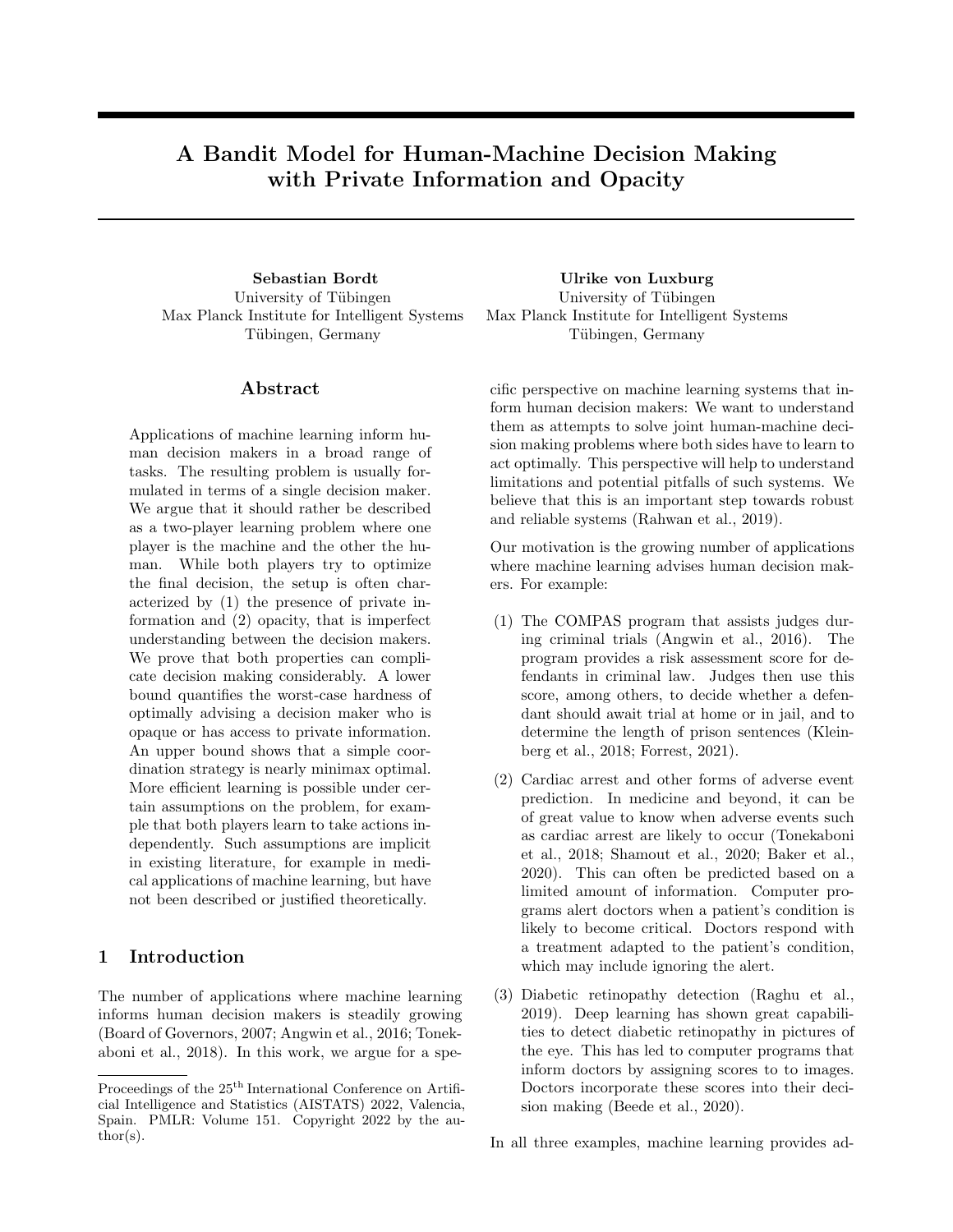### A.4 Proof of Theorem 3

#### A.4.1 Proof with private information

*Proof.* The idea is to construct a decision problem where the first player has to solve an  $N_1$ -armed stochastic Bernoulli bandit. The result then follows from the lower bound for stochastic Bernoulli bandits (e.g. Exercise 15.4 in Lattimore and Szepesvari (2019)). Note that Player 2 has only a single policy, i.e.  $\Pi_2 = \{g\}$ . Thus, the assumption that Player 2 only plays actions that are suggested by policies in  $\Pi_2$  effectively fixes  $A_2$ , the algorithm of the second player.

Let  $(X_{1t},...,X_{N_1,t}) \in \{0,1\}^{N_1}$  be the payoffs associated with an  $N_1$ -armed stochastic Bernoulli bandit in round t. By assumption  $K = 2$ , so  $A = \{1, 2\}$ . Player 1 does not need to receive any context, so let  $\mathcal{X} = \{\emptyset\}$ . Choose  $\mathcal{R} = \{1, \ldots, N_1\}$  and  $\Pi_1 = \{f_i | f_i = i, i = 1, \ldots, N_1\}$ . That is Player 1 has  $N_1$  policies, and policy  $f_i$  constantly suggests recommendation i. In effect, recommendations and policies are really the same, namely the arms of a stochastic bandit. Let  $\mathcal{Z} = \{0,1\}^{N_1}$  and  $\Pi_2 = \{g\}$  with  $g(r, z) = 1 + z_r$ . For simplicity, let the payoff of Action 1 be 0 in all rounds. Conversely, let the payoff Action 2 be 1 in all rounds. Let the context vector  $z_t$  of Player 2 be given by the payoffs associated with the Bernoulli bandit, i.e.  $z_t = (X_{1t}, \ldots, X_{N_1,t}).$ 

In round t, when arm  $i \in \{1, \ldots, N_1\}$  of the Bernoulli bandit has payoff  $X_{it}$ , Player 2 assigns recommendation i to action  $1 + X_{it}$ . This results in a reward of  $X_{it}$ . Thus, in round t, where Player 1 chooses recommendation  $r_t \in \{1,\ldots,N_1\}$ , the observes reward is  $X_{r_t,t}$ . To sum up, in every round, Player 1 incurs the reward of one of the arms of the Bernoulli bandit, and this arm can be freely chosen by choosing the recommendation. Since  $z_t$  is not observed by Player 1, the payoffs of all other arms of the Bernoulli bandit remain unknown. Every algorithm for Player 1 gives rise to an algorithm for stochastic Bernoulli bandits and vice-versa, and we obtain the lower bound.  $\Box$ 

#### A.4.2 Proof with opacity

*Proof.* As above, let  $A = \{1, 2\}$  and  $\mathcal{R} = \{1, \ldots, N_1\}$ . Let  $(X_{1t}, \ldots, X_{N_1,t}) \in \{0, 1\}^{N_1}$  be the payoffs associated with an  $N_1$ -armed stochastic Bernoulli bandit in round t. Now, in every round, both players receive the same context vector  $x \in \{1, ..., M\}$ . The recommendations of policies of Player 1 are as before and independent of the context vector,  $\Pi_1 = \{f_i | f_i = i, i = 1, ..., N_1\}.$ 

The important part is the policy of Player 2, which is based on a function  $\hat{g}: \{1, \ldots, M\} \to \{0, 1\}^{N_1}$ . Instead of obtaining the payoffs of the Bernoulli bandit directly as contextual information, Player 2 now uses the private function  $\hat{g}$  to obtain these payoffs from x. Naturally,  $\hat{g}$  is not known to Player 1. As above, the policy of Player 2 is given by  $g(r, x) = 1 + \hat{g}(x)_r$  and action payoffs are fixed to 0 and 1.

Let the context vector be uniformly distributed over  $\{1, \ldots, M\}$ . We have to make sure that the same context vectors do not appear too often, since otherwise the first player could start to infer the payoffs associated with them. By choosing  $M$  large enough, context vectors up to time  $T$  are unique with probability arbitrarily close to 1.

We still have to specify how to choose  $\hat{g}$  as a function from  $\{1, \ldots, M\}$  to  $\{0, 1\}^{N_1}$ . For  $N_1$  and M fixed, there are only finitely many of these functions. In order to realize a single desired Bernoulli bandit, draw  $\hat{q}$  according to the probability distribution  $\hat{\mathcal{D}}$  given by

$$
P_{\hat{D}}(\hat{g}) = \prod_{i=1}^{M} P((X_{11}, ..., X_{N_1,1}) = \hat{g}(i)).
$$

In other words, for all  $i = 1, ..., M$ , the distribution of  $\hat{g}(i)$  over  $\{0, 1\}^{N_1}$  is exactly that of the Bernoulli bandit.

By the same argument as in the prove with unknown context, if  $\hat{g}$  is drawn according to  $\hat{\mathcal{D}}$ , Player 1 has to solve the Bernoulli bandit given by  $(X_{1t},...,X_{N_1,t})$ . Now recall that the minimax regret is given by

$$
R_T = \inf_{A_1} \sup_{D} \sup_{J\Pi_1 j = N_1} \sup_{J\Pi_2 j = 1} \text{Reg}_T.
$$

In particular,

$$
\sup_{\int \Pi_2 j = 1} \text{Reg}_T \ge \sup_{\hat{D}} \mathbb{E}_{\hat{g}} \left[ \text{Reg}_T \right],
$$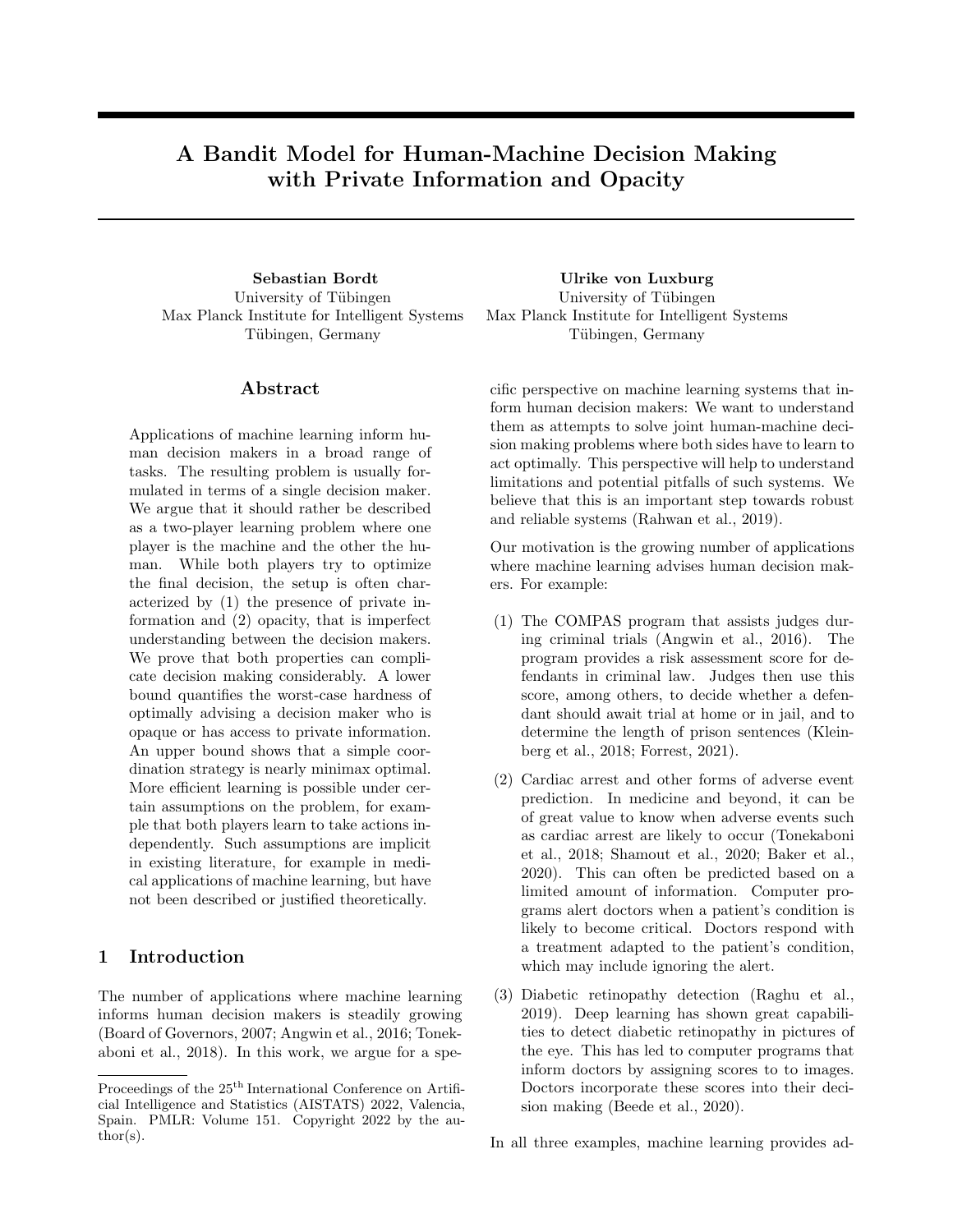EXP4 Parameters:  $\eta > 0, \, \gamma > 0$ **Initialization:** Vector  $Q_1 \supseteq [0,1]^N$  with  $Q_{1i} = \frac{1}{N}$ For each  $t = 1, ..., T$ 1. Receive context  $x_t$ 2. Choose action  $a_t$  according to  $p_{tk} = \sum_{i=1}^{N} Q_{ti} 1_{\{\pi_i(x_t) = k\}}$ . 3. Receive reward  $y_t$  and estimate  $\hat{y}_{tk} = 1 - \frac{1_{\{a_t = k\}}}{p_{tk} + \gamma} (1 - y_t)$ 4. Propagates rewards to experts  $\hat{Y}_{ti} = \hat{y}_{t, \pi_i(x_t)}$ 5. Player 2 updates  $Q_t$  using exponential weighting  $Q_{t+1,i} =$  $\exp\left(\eta\hat{Y}_{ti}\right)Q_{ti}$  $\sum_j \exp\left(\eta \hat{Y}_{tj}\right) Q_{tj}$ 

Figure 4: EXP4. Adapted from Algorithm 11 in Lattimore and Szepesvari (2019).

which shows the lower bound in terms of the minimax expected regret for  $N_1$ -armed stochastic Bernoulli bandits.  $\Box$ 

#### A.5 Proof of Theorem 4

Proof. Recall the EXP4 algorithm, reproduced in Supplement Figure 4. The idea of the proof is as follows. In P2-EXP4, Player 2 maintains a probability distribution over the space of all policy combinations Π and performs importance-weighted updates. Player 2 does not know the policy space and context of Player 1. Therefore, in every round, he only obtains information on policy combinations where  $f_{i_t}$ , the function that the first player actually played, is present. This restricts Player 2 and does not allow him to perform the sames updates as EXP4. However, assume that all policy combinations where  $f_{i_t}$  is not present had suggested different actions than the policy combinations where  $f_{i_t}$  is present. In this case, the updates in P2-EXP4 would be equivalent to the updates of EXP4. Therefore, we now construct a bandit problem where two different policies of Player 1 never suggest the same action, and show that Algorithm 1 is equivalent to EXP4 on this related bandit problem.

Consider the adversarial contextual bandit problem with  $KN_1$  actions and policy space

$$
\tilde{\Pi} = \left\{ h_{i,j} \middle| i = 1, ..., N_1, j = 1, ..., N_2, h_{i,j} : \mathcal{X} \times \mathcal{Z} \to \{1, ..., KN_1\}, h_{i,j}(x, z) = (i - 1)K + g_j(f_i(x), z) \right\}
$$

.

.

This policy space consists of N policies, and there exists a natural bijection I between  $\Pi$  and  $\Pi$  given by  $h_{i,j} \mapsto g_j(f_i(\cdot), \cdot)$ . Let the adversarial payoffs of this new problem be a function of the (adversarial or i.i.d.) payoffs of the original problem, namely

$$
\tilde{x}_t = (x_t, z_t)
$$

and

$$
\tilde{Y}_t(k) = Y_t \Big( 1 + \big( (k-1) \operatorname{mod} K \big) \Big),
$$

for all  $t = 1, \ldots, T$  and  $k = 1, \ldots, KN_1$ . Here  $Y_t \in [0,1]^A$  contains the payoffs of the original problem, and  $\tilde{Y}_t \in [0,1]^{f_1,\ldots,K}$   $N_1g$  the payoffs of the new problem. By construction,

$$
\tilde{Y}_t\left(h_{i,j}(\tilde{x}_t)\right) = Y_t\left(g_j(f_i(x_t), z_t)\right)
$$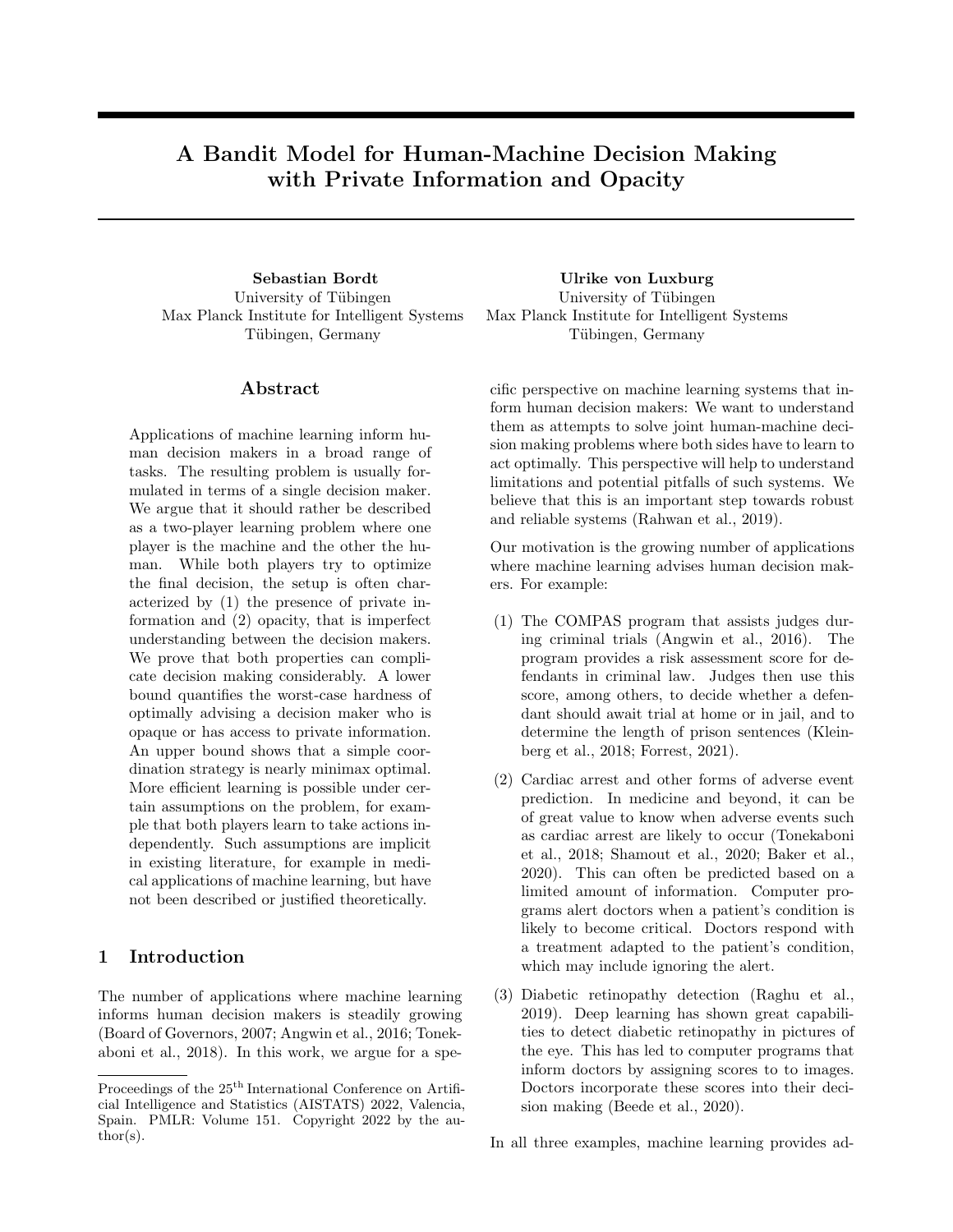Therefore,

$$
\max_{\tilde{\pi}\geq\tilde{\Pi}}\sum_{t=1}^{T}\tilde{Y}_t\left(\tilde{\pi}(\tilde{x}_t)\right) = \max_{\pi\geq\tilde{\Pi}}\sum_{t=1}^{T}Y_t\left(\pi(x_t,z_t)\right). \tag{2}
$$

We are now going to show that P2-EXP4 is equivalent to EXP4(-IX) on this adversarial contextual bandit problem. In this proof, we denote all variables related this problem and EXP4 with a  $\sim$ . For example,  $\tilde{a}_t$  is the action chosen by EXP4 in round t, resulting in a payoff of  $\tilde{y}_t$ . Since both P2-EXP4 and EXP4 are randomized, equivalence means that there exists a coupling of the random variables drawn by both algorithms under which, in all rounds, the probability distribution  $Q_t$  maintained by P2-EXP4 is the probability distribution  $\tilde{Q}_t$  maintained by EXP4 (with respect to bijection I),  $\tilde{a}_t = (i_t - 1)K + a_t$  and  $\tilde{y}_t = y_t$ .

We proceed by induction over t. The induction hypothesis is that equivalence holds up to round t. This is obviously true in the first round since both  $Q_t$  and  $\tilde{Q}_t$  are initialized to be uniform. In round t, EXP4 chooses an action  $\tilde{a}_t \in \{1, \ldots, KN_1\}$ . This action  $\tilde{a}_t$  can be uniquely written as  $\tilde{a}_t = (i_t - 1)K + \hat{a}_t$  for some  $i_t \in \{1, \ldots, N_1\}$ and  $\hat{a}_t \in \{1, \ldots, K\}$ . By construction, it is exactly policies  $h_{i,1}, \ldots, h_{i,N_2}$  that suggest actions

$$
(i-1)K+1,\ldots,iK.
$$

Hence,

$$
P(\hat{i}_t = i) = \sum_{j=1}^{N_2} Q_{t,ij} = P(i_t = i),
$$

where the first equality is due to the induction hypothesis and the second due to the definition of  $q_{ti}$  in P2-EXP4. Since they have the same distribution,  $\hat{i}_t$  and  $i_t$  can be perfectly coupled. Additionally, and already subject to this coupling,

$$
P(\hat{a}_t = k | i_t = i) = \frac{P(\tilde{a}_t = (i-1)K + k)}{P(i_t = i)}
$$

$$
= \frac{\sum_{j=1}^{N_2} Q_{t,ij} 1_{\{h_{i,j}(\tilde{x}_t) = (i-1)K + k\}}}{\sum_{j=1}^{N_2} Q_{t,ij}}
$$

$$
= P(a_t = k | i_t = i)
$$

where we used the definition of  $a_t$  in Equation (1) of the main paper and the fact that

$$
h_{i,j}(\tilde{x}_t) = (i-1)K + k \iff g_j(f_i(x_t), z_t) = k.
$$

Thus, conditional on  $i_t$ ,  $\hat{a}_t$  and  $a_t$  have the same distribution. Therefore,  $\hat{a}_t$  and  $a_t$  can be perfectly coupled, too, and we arrive at  $\tilde{a}_t = (i_t - 1)K + a_t$ . From the definition of  $\tilde{Y}_t$ , it follows that  $\tilde{y}_t = y_t$ .

It remains to show that the update  $Q_t \to Q_{t+1}$  in P2-EXP4 agrees with EXP4. We have to show that  $\hat{Y}_t$  in P2-EXP4 agrees with the importance-weighted reward estimates of EXP4. We distinguish three cases. The first case is  $i = i_t$  and  $g_j(f_i(x_t), z_t) = a_t$ . Here it holds that

$$
\hat{Y}_{t,ij} = 0 + 1 - \frac{1}{q_{t,i_t} p_{t,a_t} + \gamma} (1 - y_t)
$$

$$
= 1 - \frac{1}{\tilde{p}_{tk} + \gamma} (1 - \tilde{y}_t).
$$

The second case is  $i = i_t$  and  $g_j(f_i(x_t), z_t) \neq a_t$ . Here it holds that  $\hat{Y}_{t,ij} = 0 + 1 = 1$ . The third case is  $i \neq i_t$ . Here it holds that  $\hat{Y}_{t,ij} = 1 + 0 = 1$ , too. In all three cases, the update agrees exactly with EXP4.

We have shown that  $\sum_{t=1}^{T} y_t = \sum_{t=1}^{T} \tilde{y}_t$ . Subtracting this from (2), we see that

$$
\max_{\pi \geq 1} \sum_{t=1}^{T} Y_t \left( \pi(x_t, z_t) \right) - \sum_{t=1}^{T} y_t = \max_{\tilde{\pi} \geq \tilde{1}} \sum_{t=1}^{T} \tilde{Y}_t \left( \tilde{\pi}(\tilde{x}_t) \right) - \sum_{t=1}^{T} \tilde{y}_t.
$$
\n(3)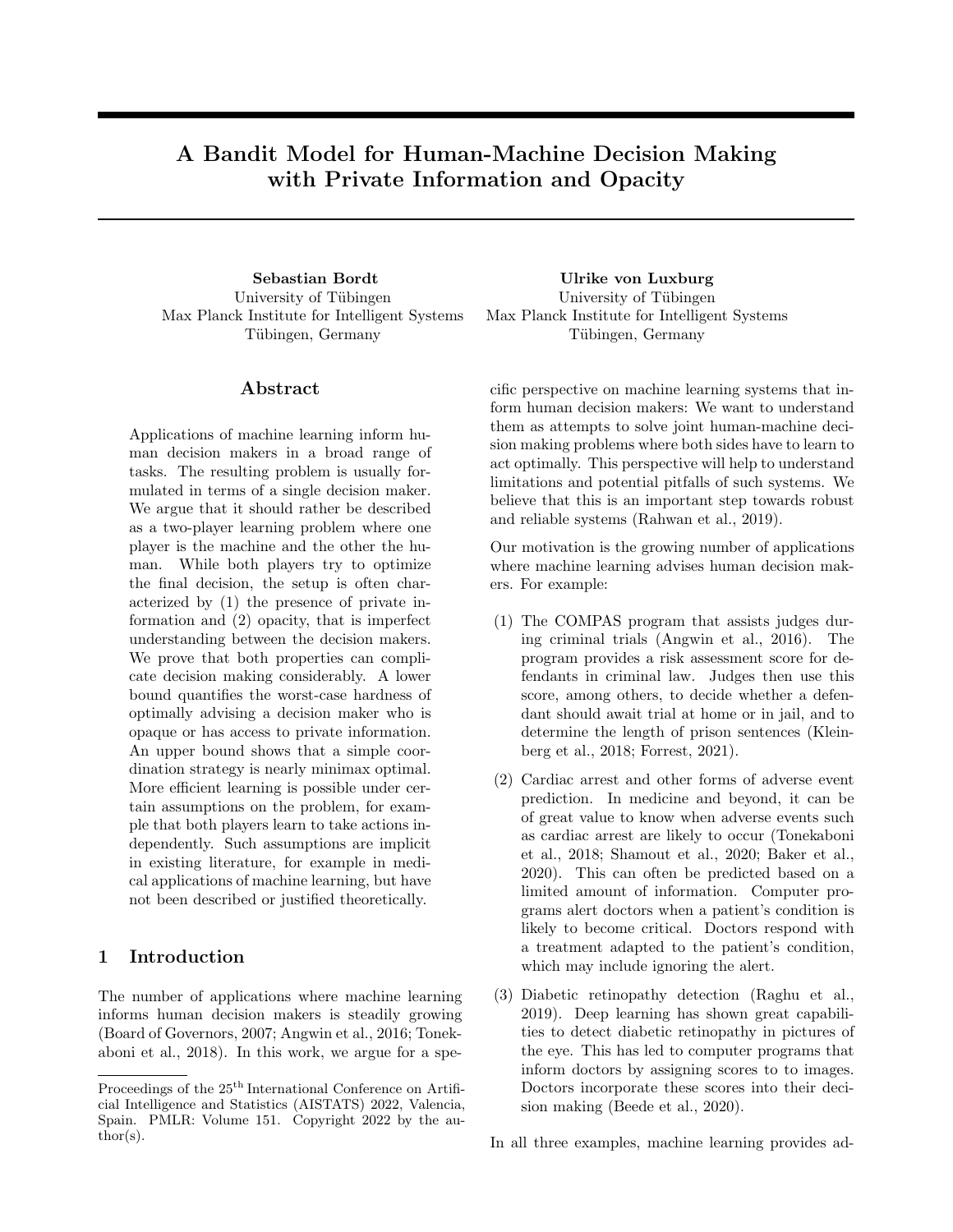From the analysis of EXP4, e.g. from Theorem 18.1 in Lattimore and Szepesvari (2019), we know that

$$
\mathbb{E}\left(\max_{\tilde{\pi}\geq\tilde{\Pi}}\sum_{t=1}^T\tilde{\pi}(\tilde{x}_t)-\sum_{t=1}^T\tilde{y}_t\right)\leq\sqrt{2TKN_1\ln(N_1N_2)}
$$

for  $\gamma = 0$  and  $\eta = \sqrt{2 \log(N_1 N_2)/(T K N_1)}$ , which implies the desired bound.

#### A.6 Proof of Theorem 6

*Proof.* Assume that  $|\mathcal{R}| < \infty$ , otherwise the bound is vacuous. Let  $f_1$  and  $f_2$  be two policies of Player 1. In general, the expected regret under  $f_1$  and  $f_2$  depends on the policy choice of Player 2. Specifically, there might be  $g_1$  and  $g_2$  such that  $Y(g_1(f_1(x), z)) > Y(g_1(f_2(x), z))$  and  $Y(g_2(f_1(x), z)) < Y(g_2(f_2(x), z))$ . Let  $\pi_\star = (g_\star, f_\star)$ be an optimal policy combination. Under policy space independence, the quantities

$$
Reg(f) = Y(g(f_{\star}(x), z)) - Y(g(f(x), z))
$$

and

$$
Reg(g) = Y(g_{\star}(f(x), z)) - Y(g(f(x), z))
$$

are well-defined. Moreover,

 $Y(\pi_{\star}) - Y(g(f(x), z)) = \text{Reg}(g) + \text{Reg}(f).$ 

That both players explore independently using EXP4 means the following. Player 2 uses EXP4 on A with  $\eta_1 = \sqrt{2 \log(N_2)/(TK)}$  and  $\gamma_1 = 0$ . Player 1 considers recommendations as actions and uses EXP4 on R with  $\eta_2 = \sqrt{2 \log(N_1)/(T|\mathcal{R}|)}$  and  $\gamma_2 = 0$ . In round t, there exist policies  $f_{i_t}$  and  $g_{j_t}$  such that  $r_t = f_{i_t}(x_t)$  and  $a_t = g_{j_t}(f_{i_t}(x_t), z_t)$ . Player 1 solves the adversarial contextual bandit problem with context  $x_t$ , action space R and policy space  $\Pi_1$ . Player 2 solves the adversarial contextual bandit problem with context  $(r_t, z_t)$ , action space A and policy space Π2. Player 1 provides adversarial context for Player 2, and Player 2 provides adversarial payoff for Player 1. Because of policy space independence, this independent exploration strategy also controls the joint expected regret.

First note that  $i_t$  and  $j_t$  are functions of the history and can be considered drawn before the tuple  $(x_t, z_t, Y_t)$ . The expected regret in round  $t$  is given by

$$
E_{(x_t,z_t,Y_t)} \big[ Y_t(g_*(f_*(x_t),z_t) - Y_t(g_{j_t}(f_{i_t}(x_t),z_t)) \big] = Y(g_*(f_*(x),z)) - Y(g_{j_t}(f_{i_t}(x),z)).
$$

Making use of policy space independence, the right hand side can be rewritten as  $\sim$ 

$$
Y(g_{\star}(f_{\star}(x), z)) - Y(g_{\star}(f_{i_t}(x), z)) + Y(g_{\star}(f_{i_t}(x), z)) - Y(g_{j_t}(f_{i_t}(x), z))
$$
  
= 
$$
Y(g_{j_t}(f_{\star}(x), z)) - Y(g_{j_t}(f_{i_t}(x), z)) + Y(g_{\star}(f_{i_t}(x), z)) - Y(g_{j_t}(f_{i_t}(x), z)).
$$

 $\sim$ 

 $\sim 10^{-11}$ 

Summing over  $t$ , the expected regret is given by

$$
\operatorname{Reg}_{T} = \sum_{t=1}^{T} \left[ Y(g_{j_t}(f_{\star}(x), z)) - Y(g_{j_t}(f_{i_t}(x), z)) \right] + \sum_{t=1}^{T} \left[ Y(g_{\star}(f_{i_t}(x), z)) - Y(g_{j_t}(f_{i_t}(x), z)) \right].
$$

The first sum is the expected regret in the adversarial contextual bandit problem of the first player. The second sum is the expected regret in the adversarial contextual bandit problem of the second player. From the analysis of EXP4, e.g. from Theorem 18.1 in Lattimore and Szepesvari (2019), we obtain

$$
\sum_{t=1}^{T} \left[ Y(g_{j_t}(f_\star(x), z)) - Y(g_{j_t}(f_{i_t}(x), z)) \right] \leq \sqrt{2T |\mathcal{R}| \ln N_1}
$$

and

$$
\sum_{t=1}^T \left[ Y\big(g_\star(f_{i_t}(x), z)\big) - Y\big(g_{j_t}(f_{i_t}(x), z)\big)\right] \leq \sqrt{2TK \ln N_2},
$$

which implies the desired bound.

 $\Box$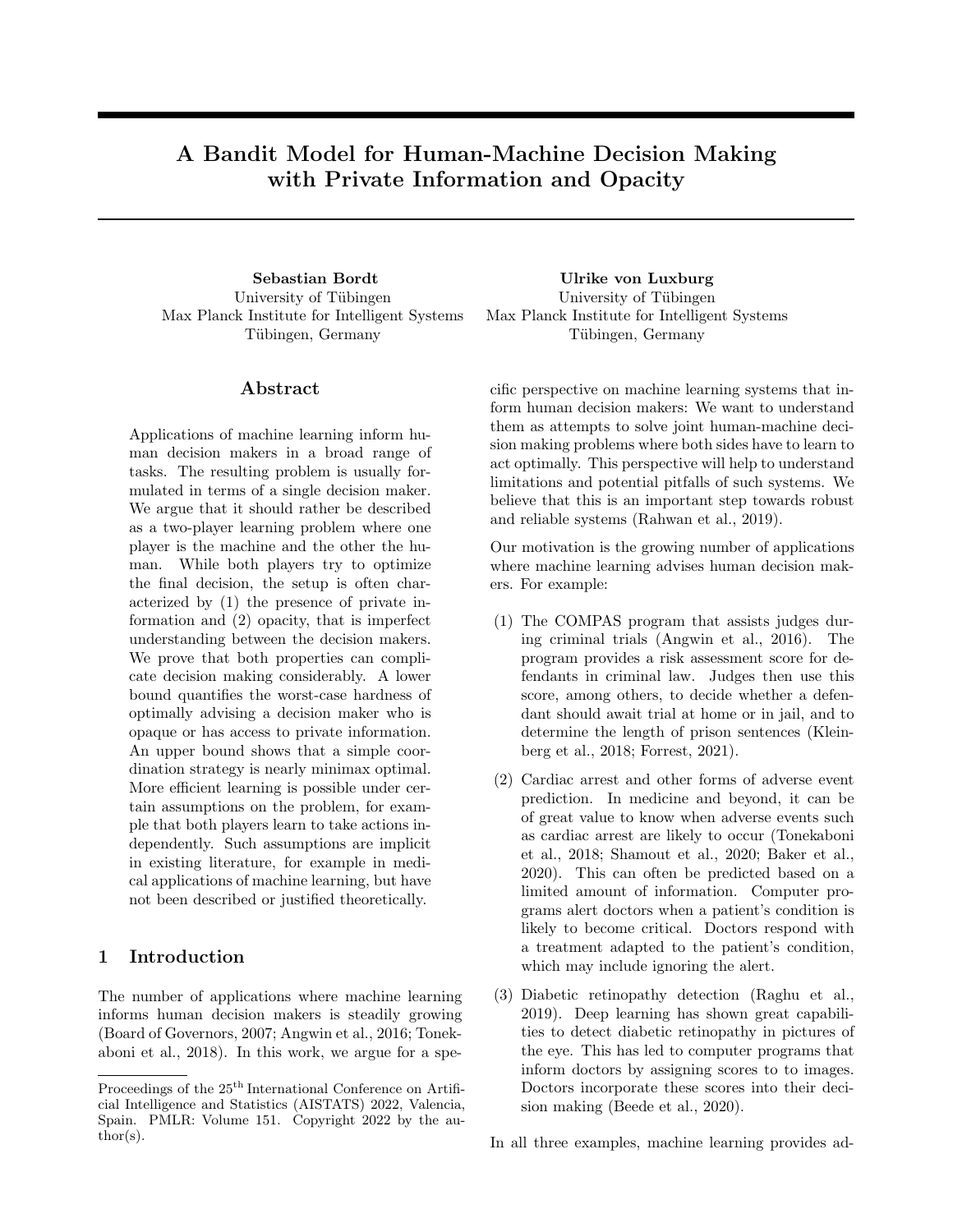### B Fixed rules that allocate decisions result in policy space independence

In this section we formalize the example given in Section 6.2. We show that fixed rules that allocate decisions to either the human or the machine result in policy space independence. Let  $\mathcal{R} = A$  (treatment recommendations),  $D: \mathcal{Z} \mapsto \{0,1\}$  (the human decides who decides),  $\tilde{\Pi}_2: \mathcal{Z} \to A$  (the human's own decision rules) and

$$
\Pi_2 = \{g|g = D(z)\tilde{g}(z) + (1 - D(z))r, \, \tilde{g} \in \tilde{\Pi}_2\}.
$$

Here  $r = f(x)$  where  $f \in \Pi_1$  is the decision rule used by the machine. Now, for all  $f \in \Pi_1$  and  $g \in \Pi_2$ , and all distributions D,

$$
Y(g(f(x), z)) = E_{(x,y,z)} D[Y(g(f(x), z))]
$$
  
= P(D(z) = 0)E[Y(g(f(x), z))|D(z) = 0]  
+ P(D(z) = 1)E[Y(g(f(x), z))|D(z) = 1]  
= P(D(z) = 0)E[Y(f(x))|D(z) = 0] + P(D(z) = 1)E[Y(\tilde{g}(z))|D(z) = 1].

Thus,

$$
Y(g_1(f_1(x), z)) - Y(g_1(f_2(x), z)) = P(D(z) = 0)E[Y(f_1(x)) - Y(f_2(x))|D(z) = 0]
$$
  
= 
$$
Y(g_2(f_1(x), z)) - Y(g_2(f_2(x), z))
$$

for all  $f_1, f_2 \in \Pi_1, g_1, g_2 \in \Pi_2$  and all distributions  $\mathcal{D}$ . In the key step of the derivation, we did not use the fact that  $D$  was a (measurable) function of  $Z$ . Indeed, the sample space can be partitioned with respect to any event D.

### C Fixed second player in Theorem 3

In Theorem 3, we assumed that Player 2 only plays actions that are suggested by policies in  $\Pi_2$ . We are convinced that this assumption can be dropped if the problem instances in the respective proofs are modified in the following two ways.

First, in every round, the relation between policies and recommendations should be entirely random. Concretely, let the policies of Player 1 depend on a context vector  $x \in \{1, \ldots, M\}$ . In every round, let  $x_t$  be uniform on  $\{1, \ldots, M\}$ . Moreover, choose M large enough such that every context vector occurs at most once up to time T. For every  $x \in \{1, ..., M\}$ , randomly draw a permutation  $\pi_x \in S_{N_1}$ . Choose the policy space of the first player such that given context  $x_t$ , policy  $f_i$  recommends  $\pi_{x_t}(i)$ . In effect, up to time T, the policies of Player 1 make random recommendations, subject to the constraint that all recommendations be different.

Second, in every round, it should be entirely random which action gives the payoff of 1. Thus, for every  $x \in \{1, \ldots, M\}$ , randomly drawn one action to give a payoff of 1, and set the payoff of the other action to 0.

In the first proof of Theorem 3 (unknown context), permute the context vector z of Player 2 so that every policy still gets the same payoff as it would in the original construction (considering both  $\pi_x$  and the permuted payoffs). In the second proof of Theorem 3 (unknown policy), let the policy of Player 2 encode the appropriately permuted context vector.

Intuitively, if Player 2 knew which policies suggested which recommendations, Player 2 could effectively learn for Player 1. This is since Player 2 does always know the relation between recommendations and actions. In the given problem instance, the relation between policies and recommendations is impossible to know, at least up to time T.

### D Problem instance for Conjecture 7

In this section we give a problem instance for Conjecture 7. We conjecture that it is a worst-case instance for which the lower bound stated in Conjecture 7 holds.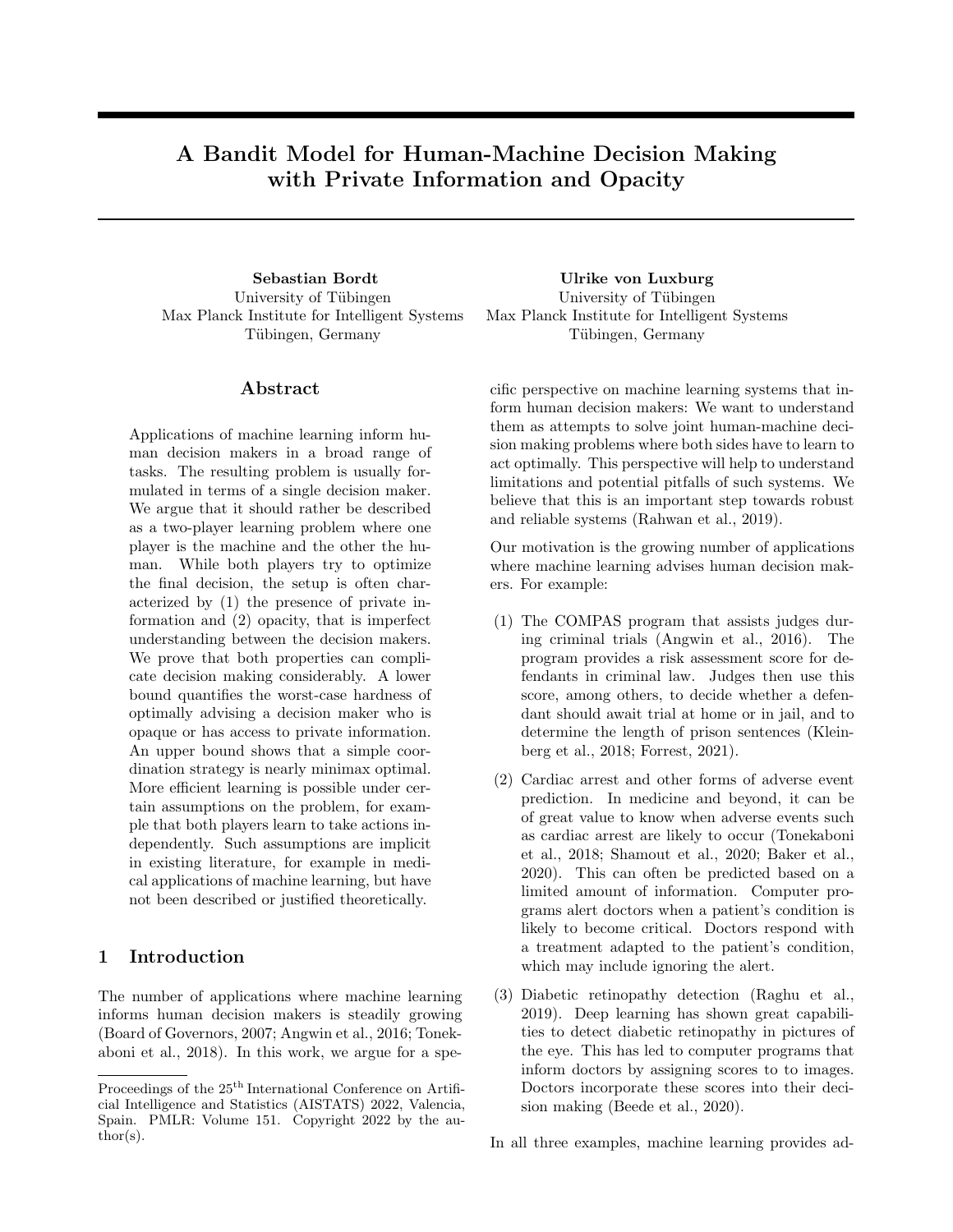In every round, let one action give a payoff of 0 and the other a payoff of 1. Randomly decide in every round which action gives the payoff of 1. Choose the context vector and policy class of Player 1 such that he uniformly receives one of the  $2^{N_1}$  possible expert recommendations in every round. Ahead of time, select a policy of Player 1 and Player 2, respectively (the optimal policies). In every round, a policy for Player 2 gives a map  $\mathcal{R} \to A$ . With  $\mathcal{R} = A = \{0, 1\}$ , there are 4 possible maps that we denote by  $(0, 0)$ ,  $(1, 0)$ ,  $(0, 1)$  and  $(1, 1)$ . Here  $(1, 0)$  is the map that maps recommendation 0 to Action 1 and recommendation 1 to action 0. For the optimal policy of Player 2, let the relation between recommendations and actions be such that every policy of Player 1 except the optimal policy receives an expected payoff of 0.5, and the optimal policy receives an expected payoff of  $0.5 + \Delta$ . This can be achieved as follows. In round t, where the optimal policy recommends  $r_t$ , map recommendation  $r_t$ to the action with a payoff of 1 with probability  $0.5 + \Delta$ . Similarly, map recommendation  $1 - r_t$  to the action with a payoff of 1 with probability  $0.5 - \Delta$ . Note that since context vectors of Player 1 are drawn uniformly at random, each policy makes the same recommendation as the optimal policy exactly half of the time. For all other policies of Player 2, draw one of the 4 possible maps from recommendations to actions according to

$$
P((0,0)) = 0.25 - \Delta^2
$$
,  $P((1,0)) = 0.25 + \Delta^2$   
\n $P((0,1)) = 0.25 + \Delta^2$ ,  $P((1,1)) = 0.25 - \Delta^2$ .

This distribution is chosen such that all other policies have the same marginal distribution over the maps from recommendations to actions as the optimal policy.

Let us quickly outline why we think that this is a difficult problem instance. Imagine that in every round, both players choose a policy according to some decision rule. If both players choose their optimal policy, the expected payoff is  $0.5+\Delta$ . Should any of the two players not choose their optimal policy, the expected payoff is 0.5 (for all policy choices of the other player, also the optimal policy). Now consider what happens in the first round of the game. Assume that both players choose a policy uniformly at random (uniformly choosing recommendations, maps or actions does not reveal any information at all). Then, the expected payoff of the optimal policies of both players is  $0.5+\frac{\Delta}{N_1}$ . Thus, at least in the first round, the magnitude of the signal is  $\frac{\Delta}{N_1}$ , while the magnitude of the regret is  $\Delta$ . While the magnitude of the signal increases as the other player starts to identify the optimal policy, this strongly suggests that the regret does not scale logarithmically in  $N_1$ .

### E Online learning and repeated supervised learning

In this section we give some more detail on why online learning is the correct approach to study human-machine decision making. Indeed, full online learning, as studied in our paper, is the most general and unrestricted way to understand how decisions evolve over time. This is despite the fact that machine learning algorithms are often not deployed in an online fashion. One reason for the latter is that online learning entails exploration which usually requires informed consent of the individuals who are impacted by the decisions.

In practice, machine learning algorithms are usually trained on a historical dataset. In a human-machine decision making context, one would then evaluate how well humans perform with the trained algorithm, or a given number of trained algorithms. This might include some form of training for human decision makers plus a randomized controlled trial. If one finds that a given system performs sufficiently well, it might be deployed . Although this procedure is not an explicit online learning procedure, it is subject to the same limitations as online learning, at least insofar as coordination between the two decision makers is concerned. Viewed through the lens of our model, it could be interpreted as follows. First, the human makes a number of decisions, ignoring the machine (this produces the historical dataset). Second, the machine decides on a number of candidate policies (this is the supervised learning part). Third, the human tries to learn how to interpret the candidate policies of the machine (as in Section 5). A slightly different interpretation would be to consider the result of supervised learning as the initial policy space of the machine. More generally, *full online learning is the theoretical limit* of all sorts of procedures that iterate between machine learning on a given dataset, evaluating how well something works with humans in a real-world setting, collecting a bigger dataset, retraining our model in order to improve performance, evaluating again with humans, and so on. Importantly, online learning covers the scenario where we continuously collect data as a given system is running and then re-train it, say, once a year. In fact, full online learning places as few constraints on learning as possible. For example, re-training a system only at fixed intervals introduces an additional constraint often referred to as batching.